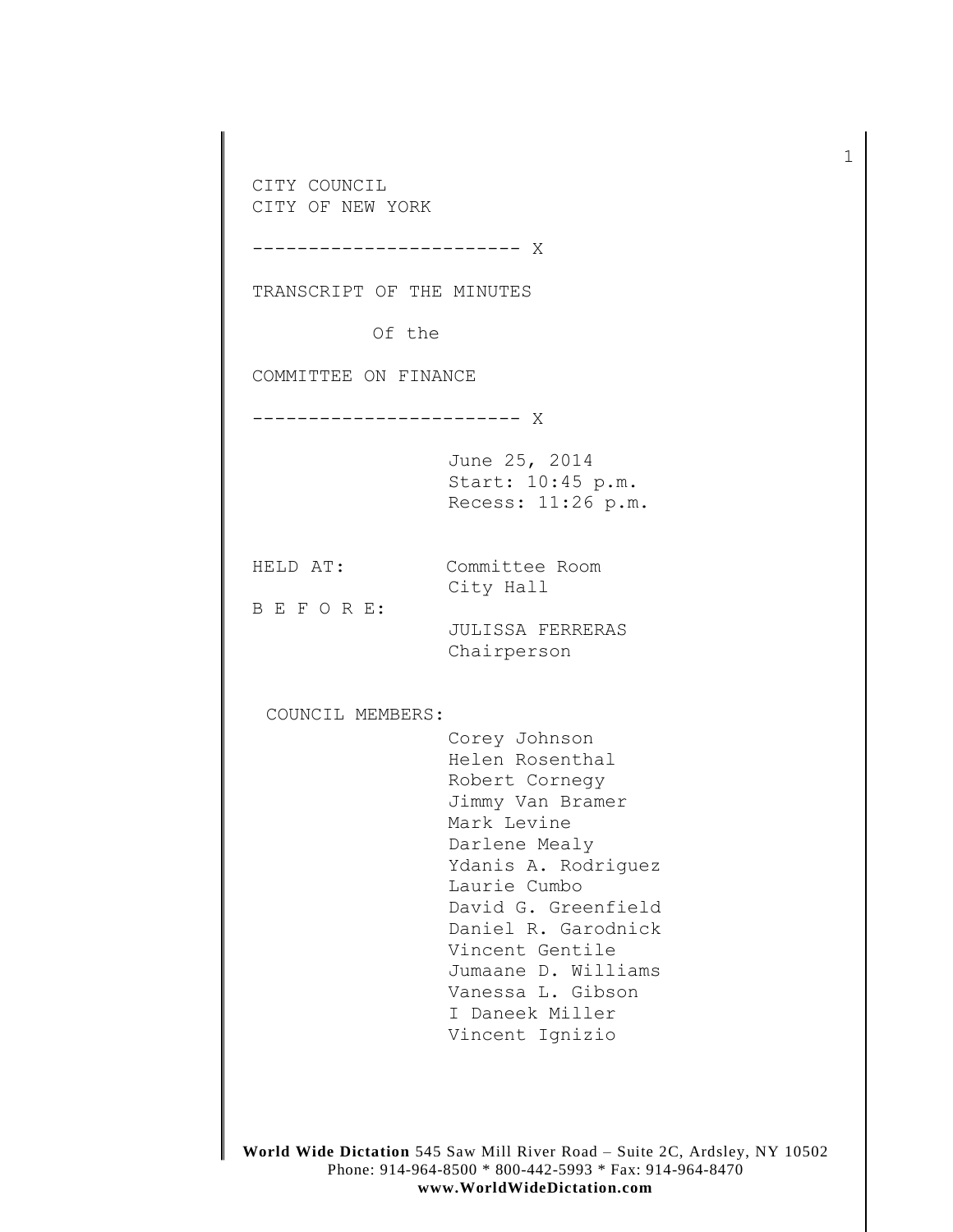A P P E A R A N C E S (CONTINUED) Augustine Blackwell Resident Harry Silver Housing, Brooklyn, NY

Leonelle Roan-Perry Resident Harry Silver Housing, Brooklyn, NY

Gary Sloman Director of Operations NYC Department of Housing Preservation and Development

Elaine Kloss Treasurer NYC Department of Finance

Samara Karasyk Assistant Commissioner NYC Department of Finance

Lorraine Grillo President NYC School Construction Authority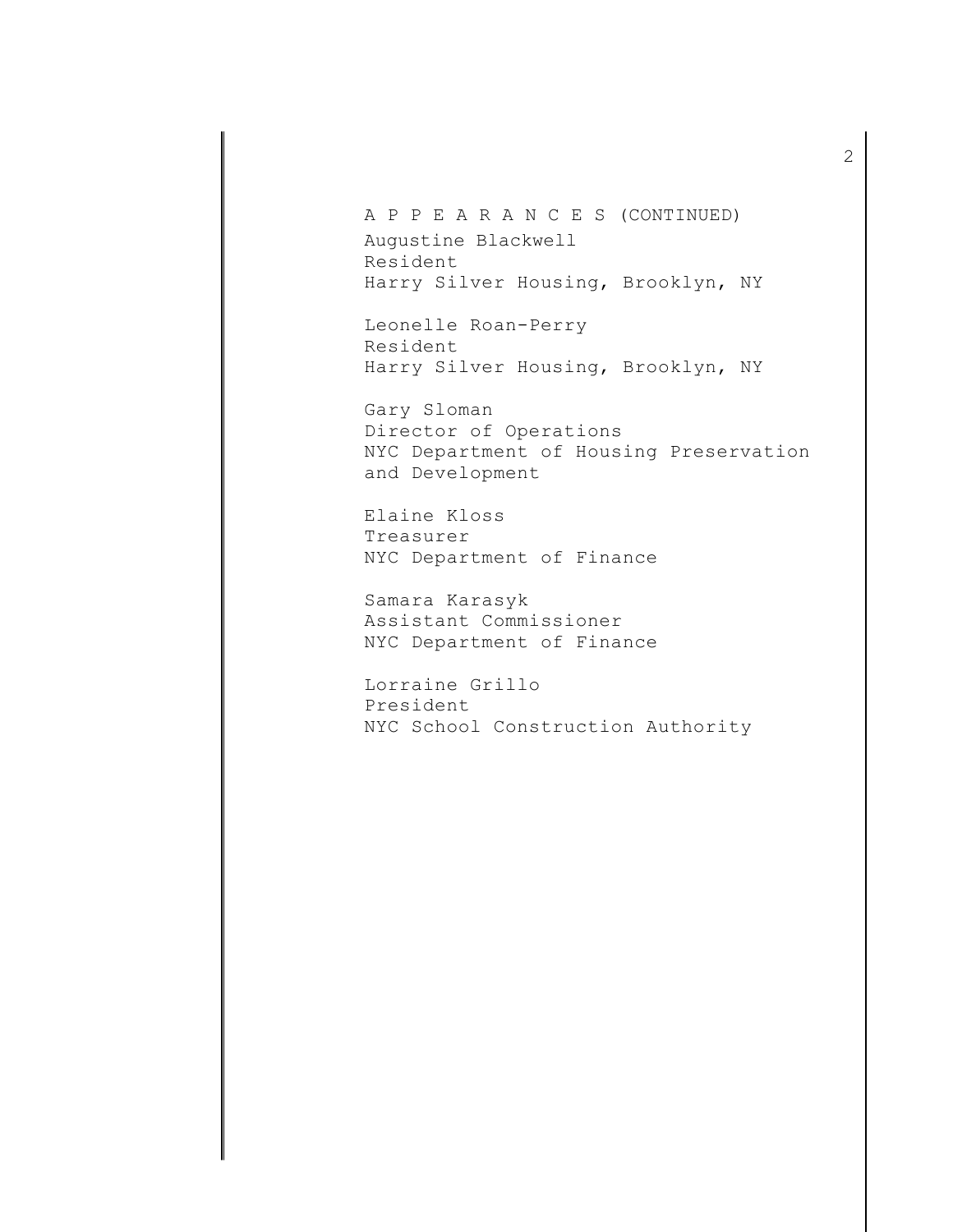| $\mathbf 1$    | 3<br>COMMITTEE ON FINANCE                           |
|----------------|-----------------------------------------------------|
| $\mathbf{2}$   | CHAIRPERSON FERRERAS: Good evening and              |
| 3              | welcome to today's Finance Committee hearing. I am  |
| 4              | Council Member Julissan Ferreras and I chair this   |
| 5              | committee. We've been joined by Council Members     |
| 6              | Johnson. We've been joined sorry, it's a long       |
| $\overline{7}$ | day. Council Member Rosenthal; Council Member       |
| $\,8\,$        | Cornegy; Majority Leader Van Bramer; Council Member |
| $\mathsf 9$    | Levine and we'll be joined by other colleagues as   |
| 10             | the evening goes on.                                |
| 11             | Today is the last day that the Finance              |
| 12             | Committee will meet as a committee in Fiscal Year   |
| 13             | 2014. Today [cheers] today, this committee          |
| 14             | [cheers] today this committee will take the         |
| 15             | necessary actions to allow the City Council to      |
| 16             | adopt the Fiscal year 2015 budget, which totals     |
| 17             | approximately \$75 billion. In total, this          |
| 18             | committee will vote on 22 items this evening.       |
| 19             | Before I go into details about those items, I'd     |
| 20             | like to say a few words about my colleagues and     |
| 21             | what these past few months have meant for me.       |
| 22             | This is my first budget as a chairwoman             |
| 23             | and this is the first step towards passing our FY   |
| 24             | 15 and I say that because tonight, although I've    |
| 25             | been here, my son took his first steps at home,     |

∥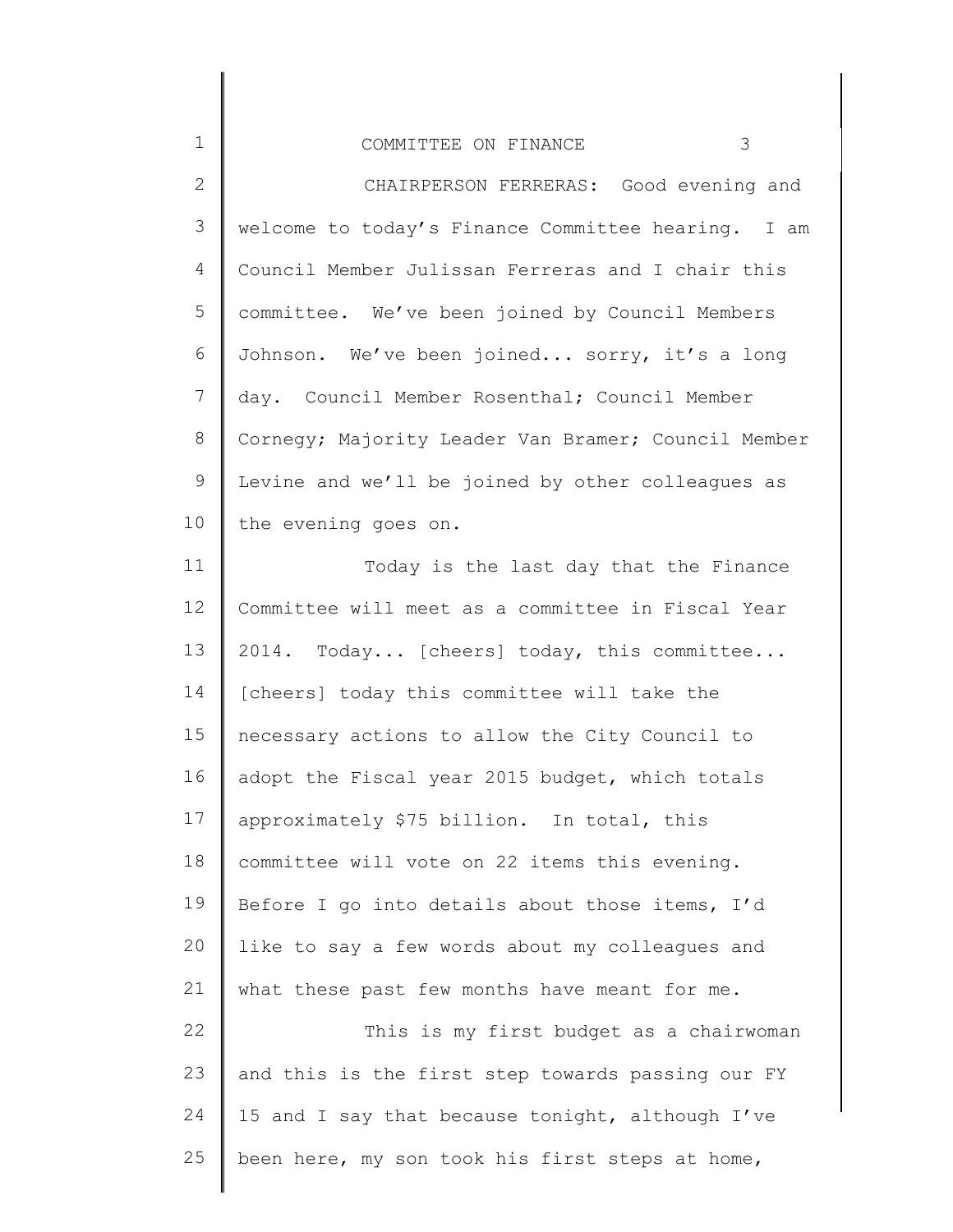# COMMITTEE ON FINANCE 4

2 3 4 5 6 7 8 9 10 11 12 13 14 15 16 17 18 19 20 21 22 23 24 yes, [applause] so we've taken our first steps together. I am proud to have served in this role in a new era of budget negotiations and I'm even more proud of the final result. The budget that will help bridge the inequality gap; a budget that will provide more opportunities and resources to those New Yorkers that need them most; a budget that reflects the input of every community throughout this city because of historic levels of inclusion of every member of the Council. Council members work collaboratively and collegiately with each other and with the administration to accomplish tremendous feats in this budget. The Council scored a lot of wins this year and it is, in large part, due to the diversity of this body, both in personality and perspective. What we all have in common, however, is our shared goal to serve the residents of this city and offer them quality services, greater opportunities and increased access to information regarding agency services at a level that the city has not seen in a very long time. It was my pleasure to work with all of you.

25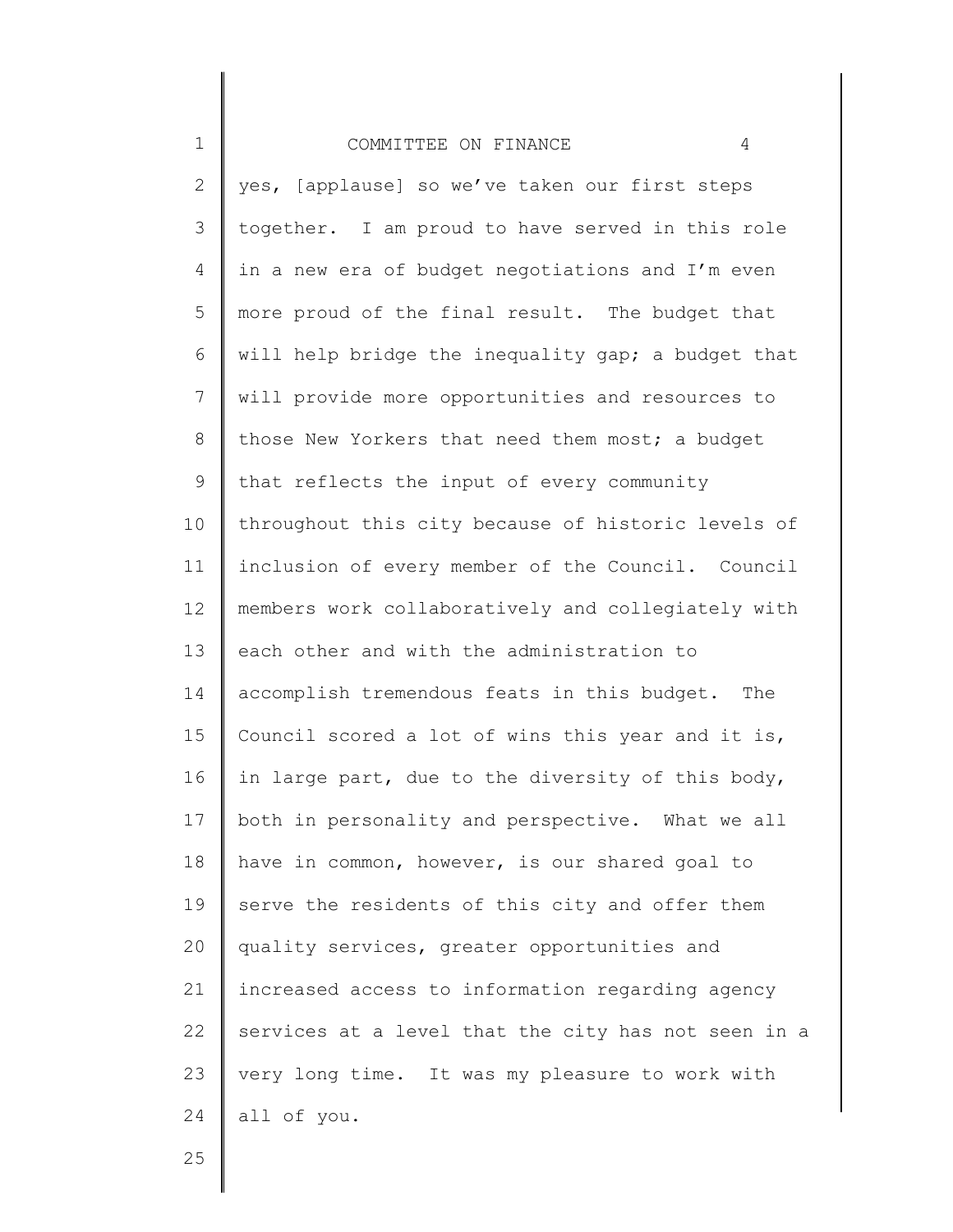#### COMMITTEE ON FINANCE 5

1

2 3 4 5 6 7 8 9 10 11 12 13 14 15 16 17 18 19 20 21 22 23 24 25 For my fellow Finance Committee members, I want to give a special thank you for soldiering with me through our month-long series of Executive budget hearings, where we sat together to hear from over 50 agencies about how the Executive budget affected their ability to perform their core services. We also heard from the public and we heard how the Executive budget affected their quality of life. We sat together, we listened together; we asked questions together and we will now act together. We heard their concerns and we look forward to taking action. We are able to take what we learned through the budget hearings and share them with our colleagues on BMT and delegations and with one another. I firmly believe that there is a strength in numbers because when concerns are expressed in a collective voice, people listen. So thank you, Finance Committee. Thank you for partnering with me and thank you for making my job as Finance Chair easier. I, of course, have to thank the Speaker of the New York City Council, Melissa Mark-Viverito. I want to thank her for her leadership throughout the budget process and it is because of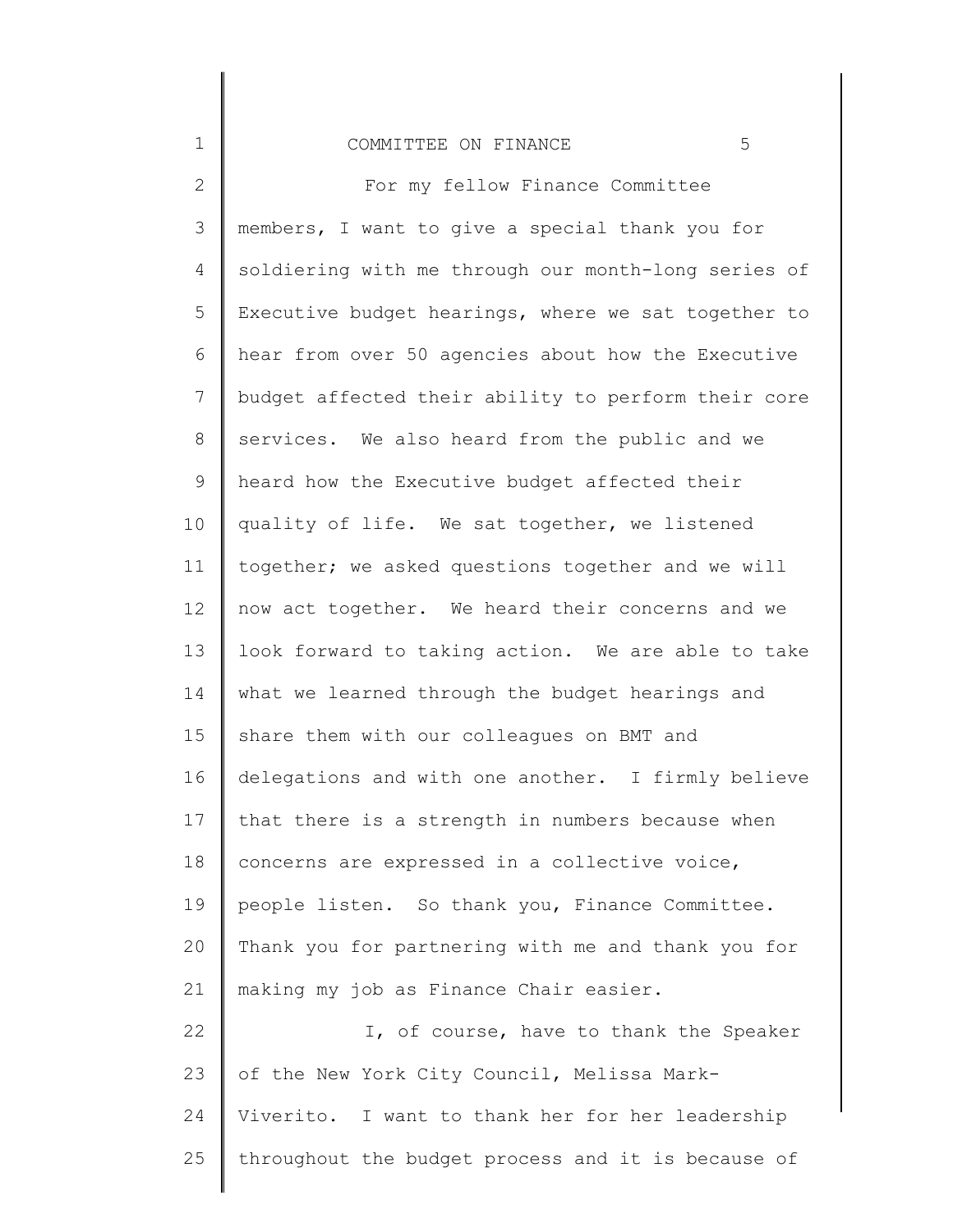| $\mathbf 1$  | COMMITTEE ON FINANCE<br>6                           |
|--------------|-----------------------------------------------------|
| $\mathbf{2}$ | her leadership that we were able to adopt this      |
| 3            | progressive, transparent and equitable budget. I    |
| 4            | also want to thank her for giving me the honor of   |
| 5            | serving as Finance Chair and allowing me the        |
| 6            | opportunity to serve the people of this wonderful   |
| 7            | city. It is my goal not only to make my             |
| $8\,$        | constituents and my fellow council members proud, I |
| $\mathsf 9$  | just want to add and every member of this city.     |
| 10           | I also want to thank the Speaker's staff, Ramon     |
| 11           | Martinez; Jeff Rodus for helping me along this      |
| 12           | budget process, although Jeff is no longer part of  |
| 13           | the Finance Division. He is now a member of the     |
| 14           | Speaker's office. He has guided me throughout this  |
| 15           | budget process and has been with me every step of   |
| 16           | the way, so thank you, Jeff. He's probably          |
| 17           | downstairs waiting for copies. And I also want to   |
| 18           | thank our talented and hardworking Finance staff,   |
| 19           | under the leadership of the new Acting Director,    |
| 20           | Latonia McKinney. [applause, cheers] Latonia,       |
| 21           | please stand. While Latonia has been on the         |
| 22           | Finance Division for many years, this is her first  |
| 23           | budget as the leader of the Division, and I want to |
| 24           | thank her for the absolute amazing work that she    |
| 25           | has done throughout this budget process.            |
|              |                                                     |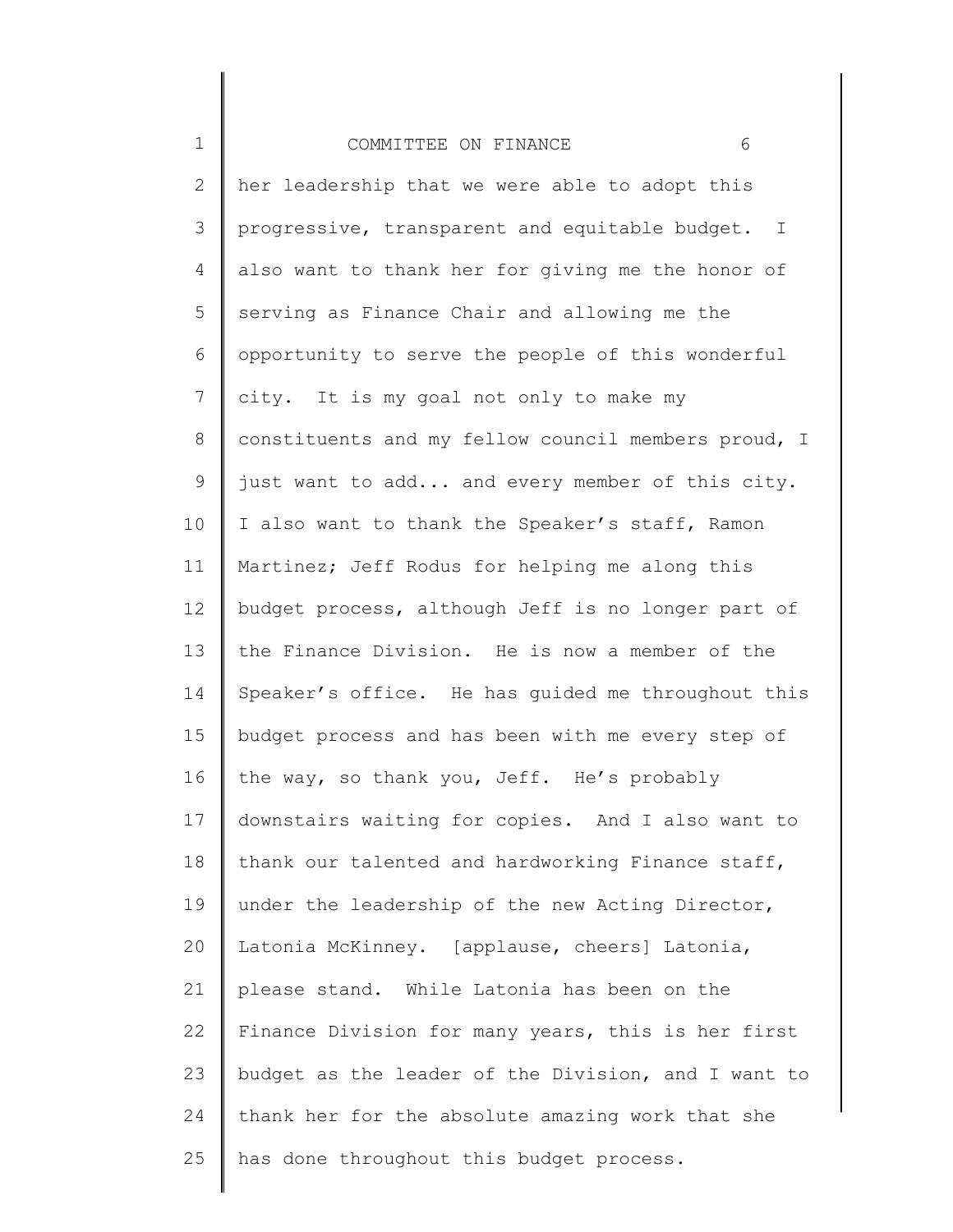| $\mathbf 1$    | 7<br>COMMITTEE ON FINANCE                           |
|----------------|-----------------------------------------------------|
| $\overline{2}$ | [applause, cheers] I want to thank the entire staff |
| 3              | of the Division. Everyone played an important       |
| 4              | role, so I want to thank everyone individually, but |
| 5              | I won't do that right now. I will say this long     |
| 6              | list of wonderful people as you are here and around |
| $7\phantom{.}$ | for the sake of everyone that's here and we will    |
| $\,8\,$        | read this on the floor, 'cause it's really you      |
| $\mathsf 9$    | deserve the attention. I want to thank the IT       |
| 10             | Department, who were on call 24/7 to handle the     |
| 11             | computer issues. Yes, in this modern day, we have   |
| 12             | computer issues, that the Division had during the   |
| 13             | past few weeks. I also want to thank my amazing     |
| 14             | staff, Jorge Fanjul; Alex Rias; Megan Montalvo;     |
| 15             | Terry Coles [phonetic]; Tristan Masolai [phonetic]; |
| 16             | Yvonne [phonetic] and all of my team; Joel Santos   |
| 17             | [phonetic]. They have done a great job.             |
| 18             | Now with that said, let's adopt a                   |
| 19             | budget! [applause, cheers] I want to say a few      |
| 20             | words about this year's budget process and          |
| 21             | highlight a few key components that this body has   |
| 22             | done. The adopted budget totals \$75 billion, which |
| 23             | is an increase of \$1.1 billion from the Executive  |
| 24             | budget, an increase of \$5.1 billion from last      |
| 25             | year's adopted budget. This budget is responsible   |
|                |                                                     |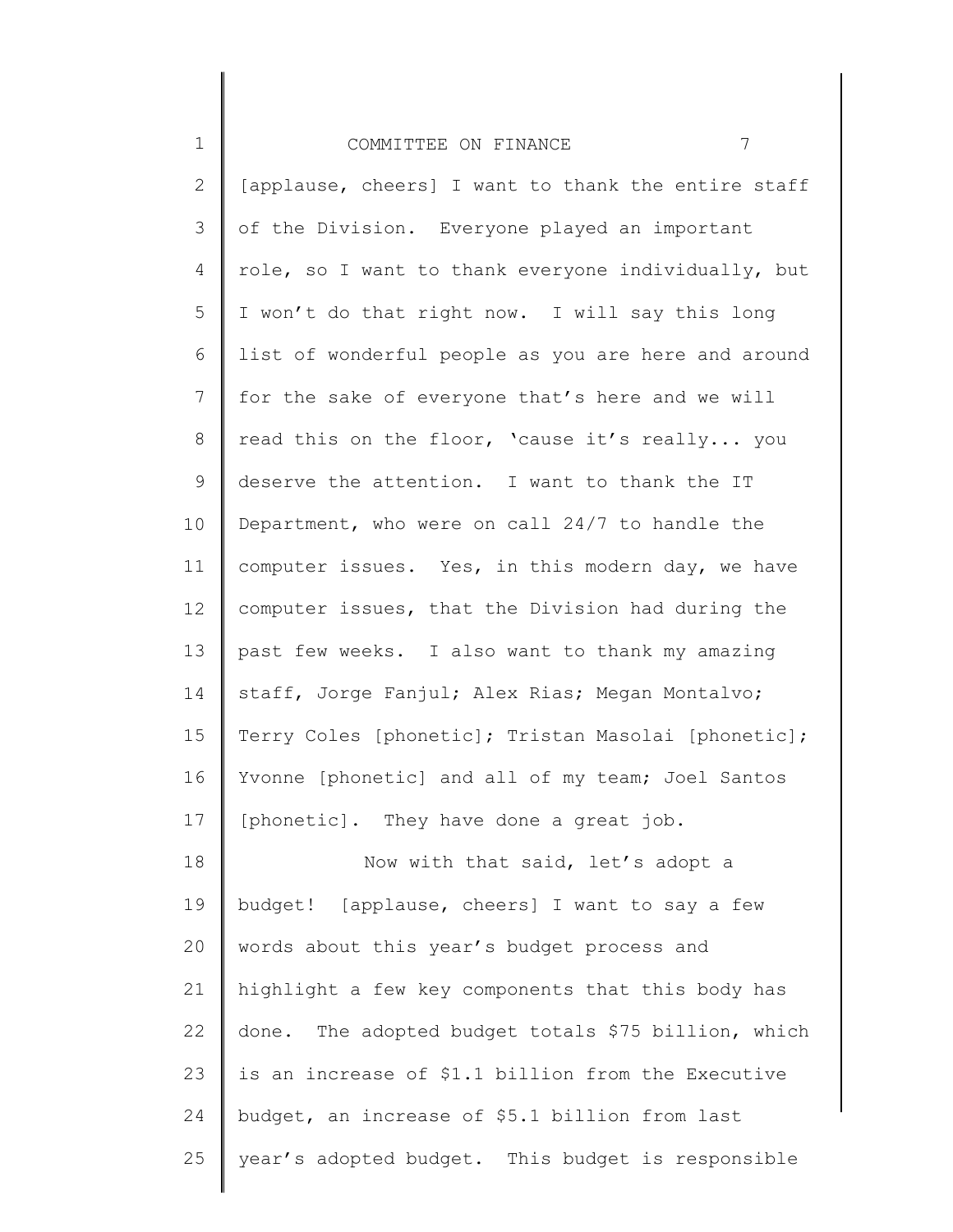| $\mathbf 1$    | 8<br>COMMITTEE ON FINANCE                           |
|----------------|-----------------------------------------------------|
| $\mathbf{2}$   | and is prepared for contingencies. It adds          |
| 3              | approximately \$1 billion I'm sorry, and my         |
| 4              | counsel, Tanisha Edwards; thank you to my counsel,  |
| 5              | Tanisha Edwards. Yes. [applause, cheers] She        |
| 6              | actually wrote all this now. It adds approximately  |
| $\overline{7}$ | \$1 billion to the Retiree Health Benefit Trust     |
| $8\,$          | Fund, which helps offset a large liability, and can |
| 9              | be used to cushion the budget in emergencies. It    |
| 10             | also raises the General Reserve \$750 million for   |
| 11             | each year in the Financial Plan. This will allow    |
| 12             | flexibility in times of increased expenses or when  |
| 13             | revenues are lower than expected.                   |
| 14             | The Fiscal Year 2015 Budget process has             |
| 15             | had an unprecedented level of cooperation between   |
| 16             | the Council and the Administration. By abandoning   |
| 17             | the budget dance, we were able to focus on          |
| 18             | priorities that best address the needs of all New   |
| 19             | Yorkers regarding public safety, employment,        |
| 20             | education, health and infrastructure. After more    |
| 21             | than 100 hours of budget hearings, countless rounds |
| 22             | of delegation and budget negotiating meetings, and  |
| 23             | of course, those always fun meetings with the       |
| 24             | Administration, we were able to produce a balanced  |
| 25             |                                                     |
|                |                                                     |

∥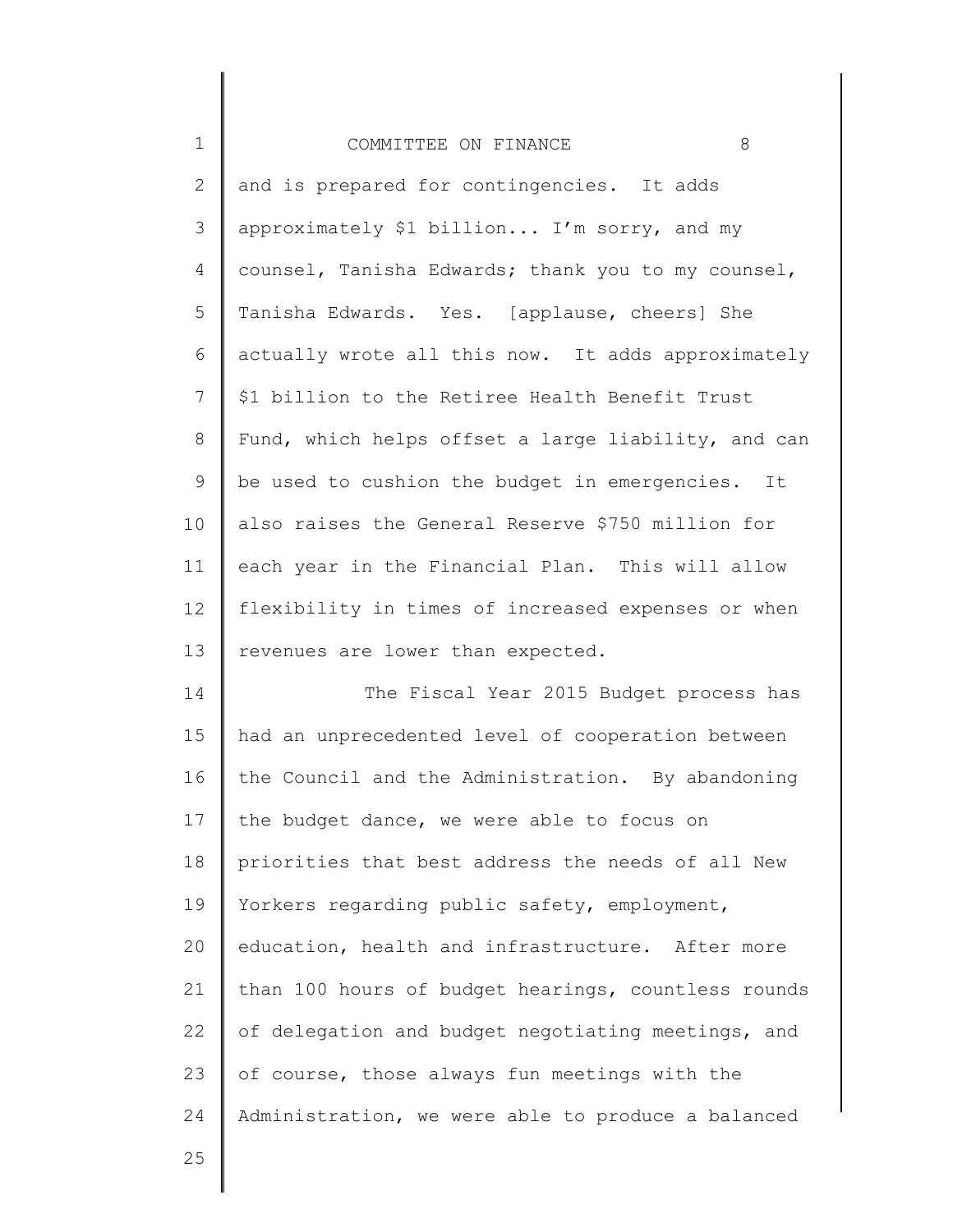1 2 3 4 5 6 7 8 9 10 11 12 13 14 15 16 17 18 19 20 21 22 23 24 25 COMMITTEE ON FINANCE 9 budget that is not only equitable and transparent, but also fiscally responsible. This budget includes over \$687 million to support vital services with \$80 million to support programs highlighted in the Council's Preliminary Budget response; \$15 million to create 14 new Council initiatives; \$36 million in enhancements from the Council to increase services; \$51 million to maintain existing Council programs and over \$500 million in baselined funds. These are great numbers. This year the Council was able to talk about enhancements and debate about which new initiatives to create. As a member of this body for five years, I can tell you and my Finance Director, who has been here for 15 years, can attest that enhancements and new initiatives were never part of the Council's usual conversation during this season. This is a big deal, and as I said, the Council scored a lot of wins in the budget. This budget will take police officers out from behind desks and put them on the streets and in particular, in public housing developments, where they can engage in enforcement activities to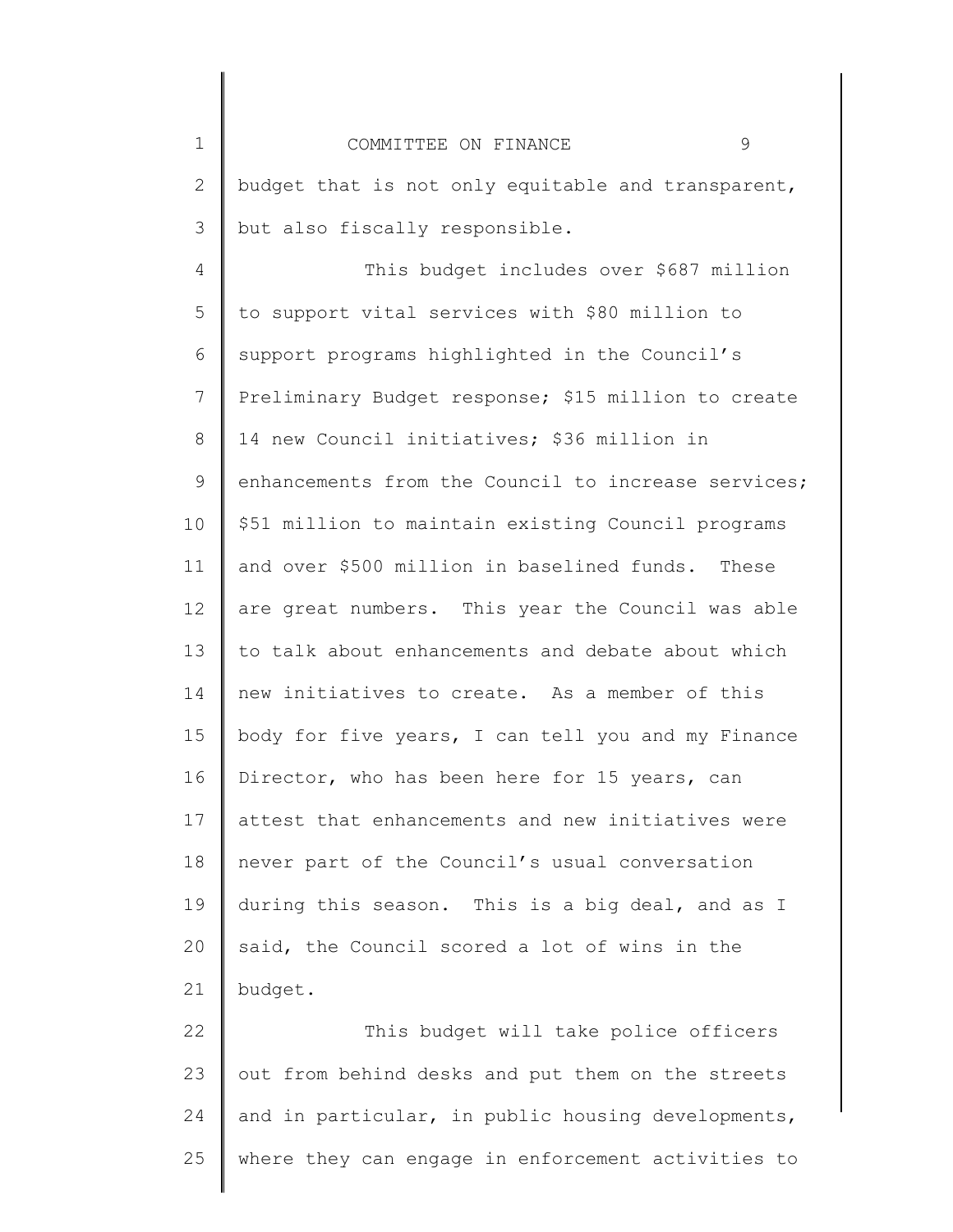| $\mathbf 1$  | 10<br>COMMITTEE ON FINANCE                          |
|--------------|-----------------------------------------------------|
| $\mathbf{2}$ | make our neighborhoods safer. The Council secured   |
| 3            | \$6.2 million to fill 200 civilian jobs so          |
| 4            | neighborhood polices officers could go back out on  |
| 5            | patrol. The Council's championed free lunches for   |
| 6            | students in our public schools and beginning this   |
| 7            | fall, every single middle school student will eat   |
| $\,8\,$      | lunch for free. This pilot program quarantees that  |
| $\mathsf 9$  | none of the more than 170,000 middle school         |
| 10           | students across the city will have to go hungry at  |
| 11           | school and removes the stigma for being a child who |
| 12           | can't afford school lunch. Other victories on       |
| 13           | behalf of the New York City's children include      |
| 14           | funding 10,700 summer jobs for youth and \$17.5     |
| 15           | million investment to create 22,000 slots for       |
| 16           | Summer Out-of-School Time Programs. We also work    |
| 17           | hard to maintain and enhance services for our       |
| 18           | seniors. This budget protected and supported New    |
| 19           | York's growing aging population by including \$17   |
| 20           | million to keep 57 NYCHA community and senior       |
| 21           | centers open and additional funding to reduce case  |
| 22           | management loads for senior case managers from 80   |
| 23           | to 65 per year. In addition, the Council has        |
| 24           | secured we've done a lot \$10 million to            |
| 25           | create thousands of additional child care vouchers  |
|              |                                                     |

║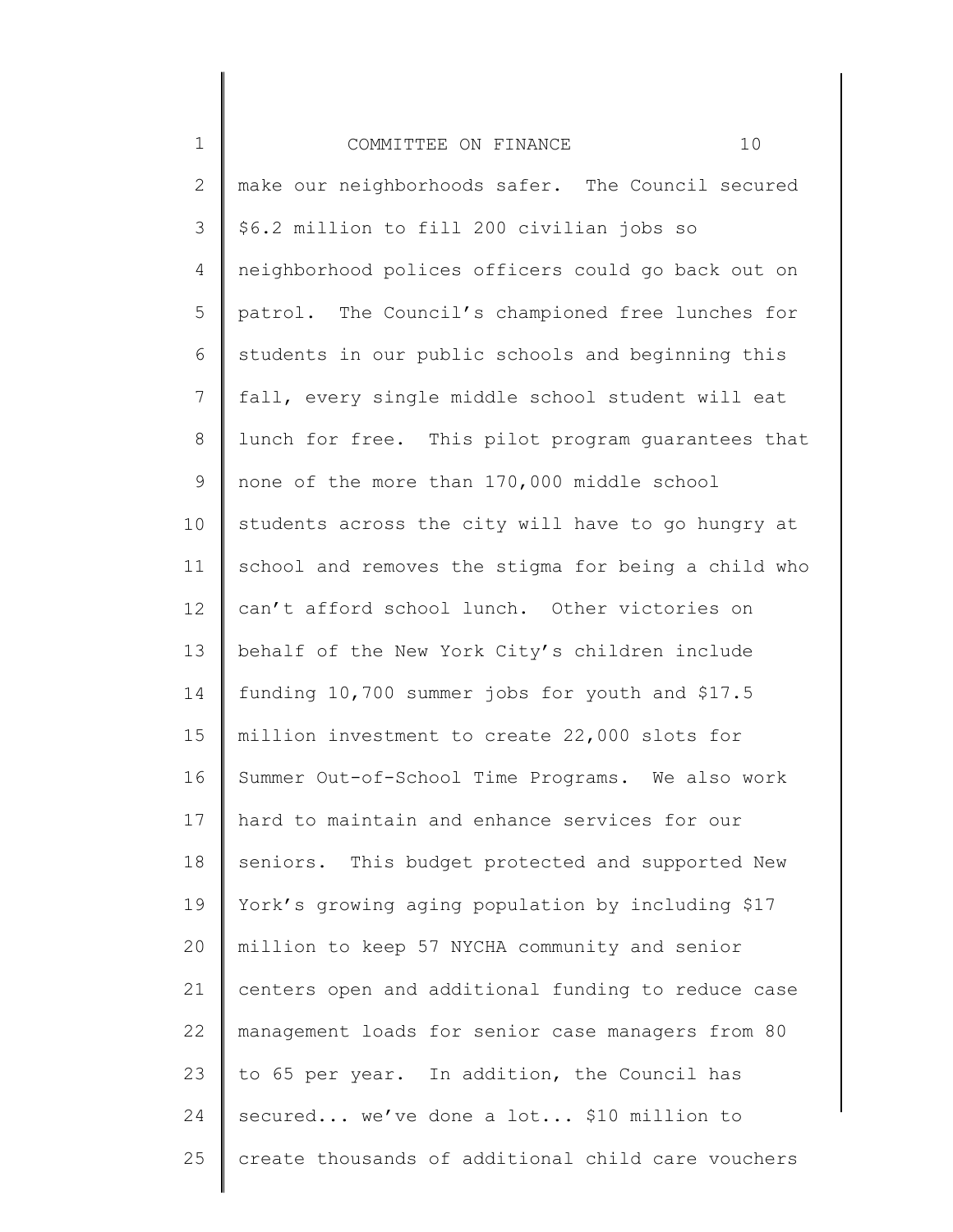| $\mathbf 1$  | 11<br>COMMITTEE ON FINANCE                          |
|--------------|-----------------------------------------------------|
| $\mathbf{2}$ | for low-income families to ensure parents have      |
| 3            | access to high quality child care. \$1.2 million in |
| 4            | funding to support the expansion of worker          |
| 5            | cooperatives; \$5 million commitment to New York    |
| 6            | City's parks, with increased funding to park        |
| 7            | maintenance to hire PEP officer and fund tree stump |
| 8            | removal; \$11.1 million for the implementation of   |
| $\mathsf 9$  | the City Council's Merit Based Scholarship Program  |
| 10           | to provide Merit Based Scholarships to CUNY         |
| 11           | students; funding to expand the anti-gun violence   |
| 12           | initiative; \$10.3 million to significantly expand  |
| 13           | services to New York City's immigrant population in |
| 14           | areas of legal services and English.                |
| 15           | Other changes to the budget itself                  |
| 16           | reflects the new focus of transparency and equal    |
| 17           | participation. For example, through negotiations    |
| 18           | with the Administration, we were able to create     |
| 19           | several units of appropriation in the Department of |
| 20           | Education's budget and we have also reached         |
| 21           | agreement for the creation of separate units of     |
| 22           | appropriation for Universal Pre-K and Early         |
| 23           | Intervention in next year's DOE budget.             |
| 24           | In addition, the Administration has                 |
| 25           | agreed to 17 terms and conditions attached to       |
|              |                                                     |

║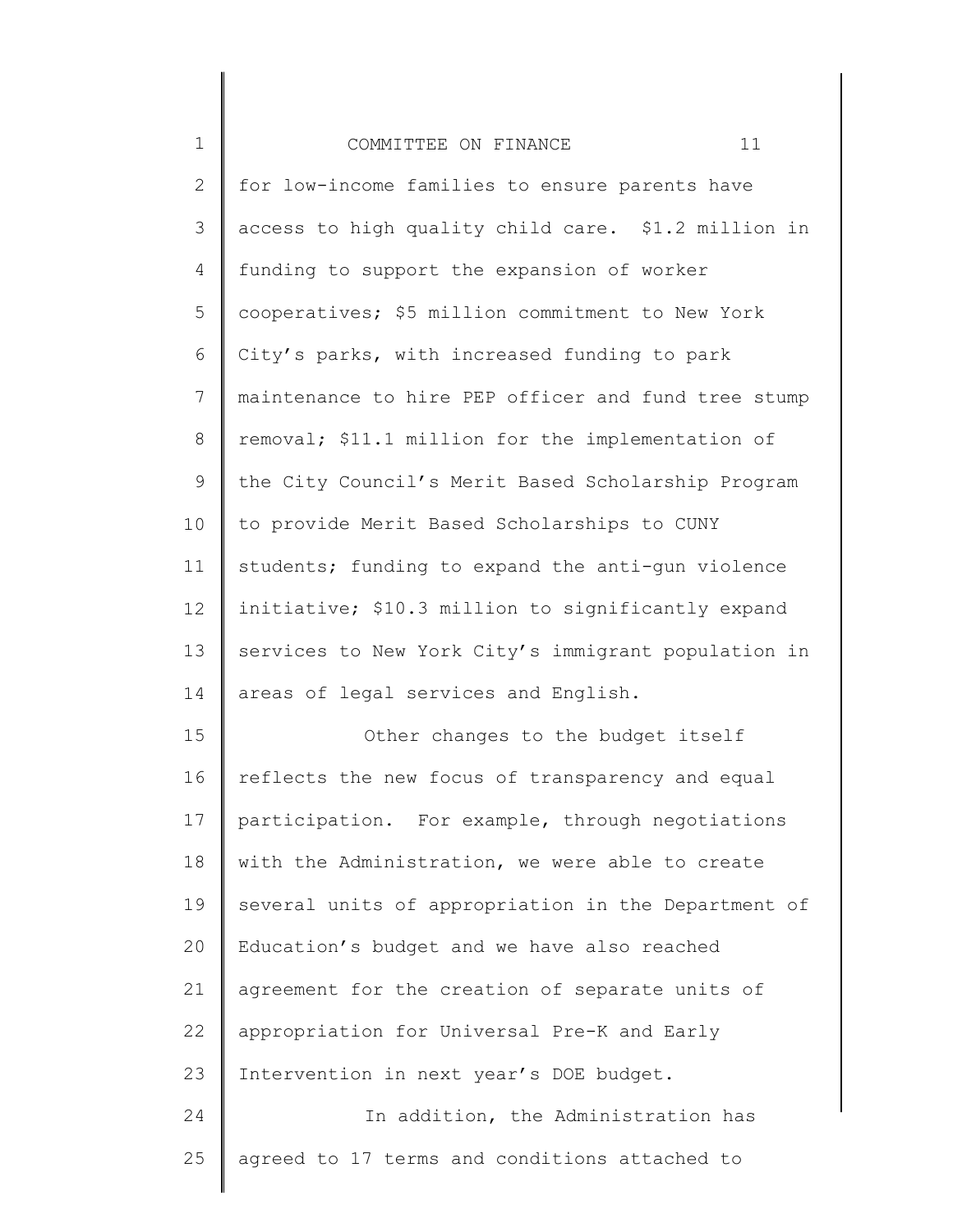| $\mathbf 1$    | 12<br>COMMITTEE ON FINANCE                          |
|----------------|-----------------------------------------------------|
| $\mathbf{2}$   | individual units of appropriation, which include    |
| 3              | increased reporting to the Council and increased    |
| 4              | access by the public to vital information regarding |
| 5              | agencies. To get 17 terms and conditions into the   |
| 6              | budget is a big deal because we have never come     |
| $\overline{7}$ | close to getting this many terms and conditions     |
| $\,8\,$        | included in the budget ever. This accomplishment    |
| $\mathsf 9$    | will help the Council and the public better track   |
| 10             | spending and the result of spending in individual   |
| 11             | agencies' budget and allow the Council to make more |
| 12             | informed decisions during our budget negotiations.  |
| 13             | With that said, let's discuss the items             |
| 14             | that the Finance Committee will vote on today.      |
| 15             | Finance Committee members should have a budget      |
| 16             | packet that contains all budget-related legislation |
| 17             | that must be voted on by the committee and again at |
| 18             | the Full Council. [background voice] The packages   |
| 19             | are coming. [laughter] This packet also includes    |
| 20             | supporting schedules that are not voted on, but     |
| 21             | filed with the committee. I want to strongly        |
| 22             | emphasize that the Finance Committee members will   |
| 23             | only be given one budget packet, so after you vote  |
| 24             | on the packeted items, you must bring your packet   |
| 25             | and all of its contents to the Stated Meeting to    |
|                |                                                     |

∥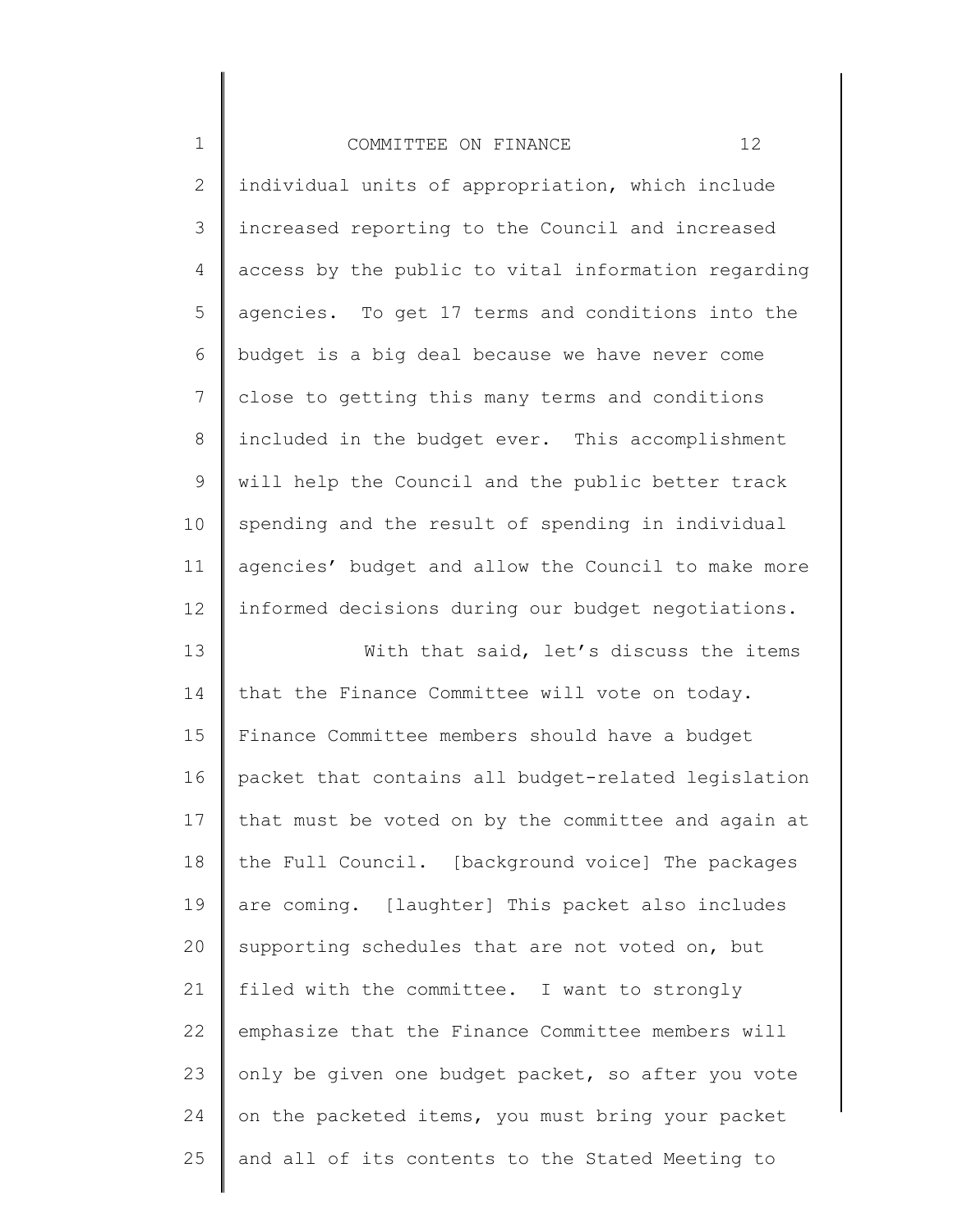| $1\,$          | 13<br>COMMITTEE ON FINANCE                          |
|----------------|-----------------------------------------------------|
| $\mathbf{2}$   | vote again. Non-Finance Committee members will be   |
| 3              | given their budget packets at the Stated Meeting.   |
| 4              | A description of all items were emailed to you      |
| 5              | yesterday afternoon and discussed in conference on  |
| 6              | Monday by my counsel, Tanisha Edwards, so I will    |
| $\overline{7}$ | simply list the items. Since I skipped her, can we  |
| $\,8\,$        | give her another round of applause, Tanisha         |
| $\mathsf 9$    | Edwards? [applause, cheers] Yeah. So I will         |
| 10             | simply list the items that are not on our agenda    |
| 11             | today that require a vote.                          |
| 12             | The first item is Reso A, Capital                   |
| 13             | Budget. The second item is Reso B, Capital Budget,  |
| 14             | which is the Capital Budget as amended by Reso A.   |
| 15             | The third item is the resolution adopting the       |
| 16             | Contract Budget. The fourth item is the resolution  |
| 17             | adopting the Expense Revenue and Contract Budget.   |
| 18             | The fifth item is the resolution to approve the new |
| 19             | 5-year Education Capital Plan and I see our         |
| 20             | President Grillo here. The sixth item is the        |
| 21             | resolution approving the 41st year of the Community |
| 22             | Development Program and the 40th year of            |
| 23             | Reallocations. The sixth, seventh, eighth and       |
| 24             | ninth items are the Property Tax Resolution. I      |
| 25             | just want to say a quick note that the overall      |
|                |                                                     |

║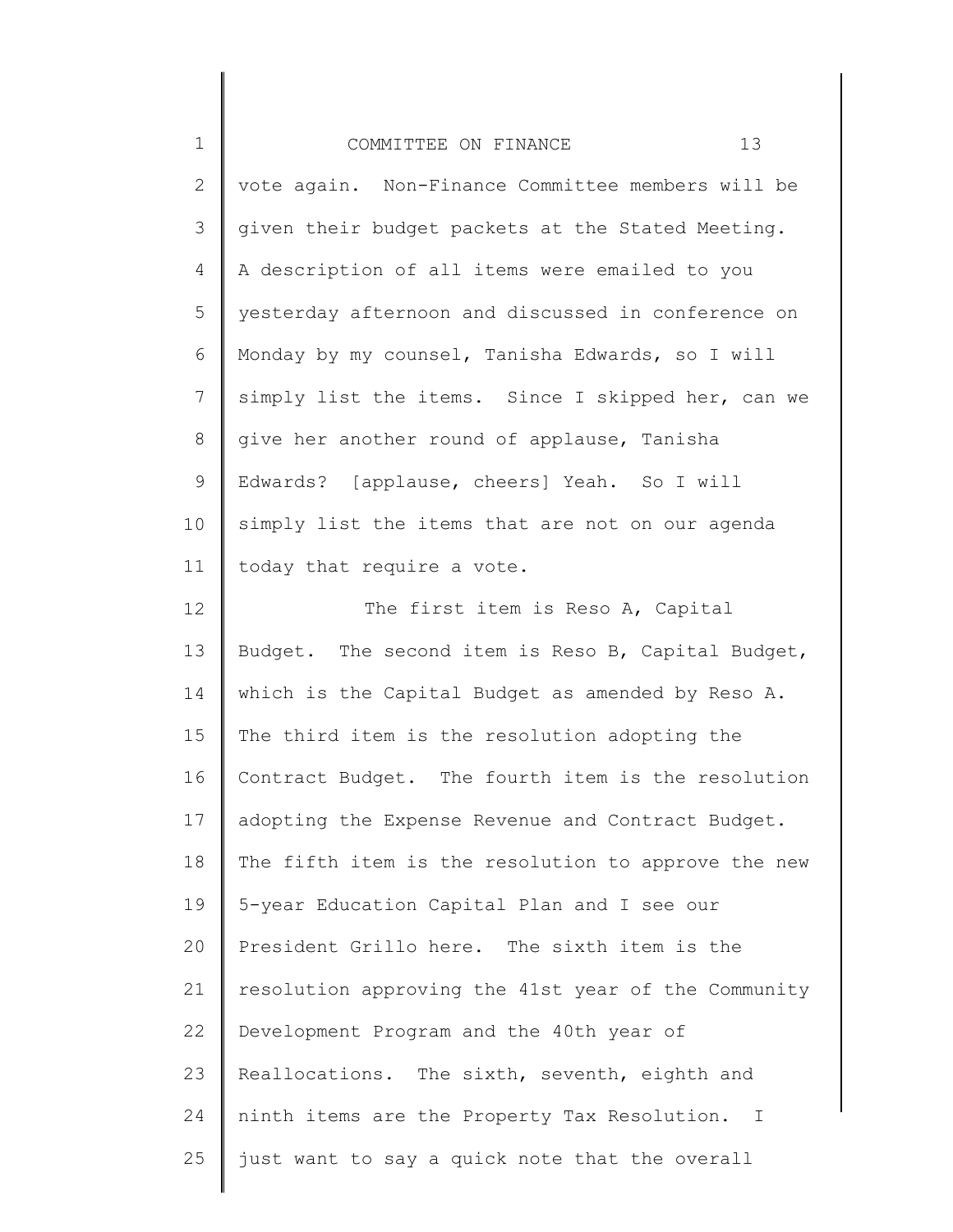1 2 3 4 5 6 7 8 9 10 11 12 13 14 15 16 17 18 19 20 21 22 23 24 25 COMMITTEE ON FINANCE 14 property tax rate, which this city has discretion to set, is remaining at 12.283 percent, where it has been since 2009. The resolutions we are passing uses the tax rates that calculate the tax rates for the different classes of property based on formulas prescribed by the state law. This year, there is some good news here. For the first time in a very long time, the rate for residential classes of property Class 1 and 2 will be lower in the new fiscal year than in previous years. This is great news; however since the property tax bills have already went out from July, the new lower rates will not show up on homeowners' bills until they are re-billed in November. The re-billing will be retroactive to the beginning of this fiscal year, which starts in day six of July... in six days on July 1st. The 10th item in the resolution approving an Expense Budget modification. The 11th item is a resolution approving a Revenue Budget modification. The 12th, 13th, 14th, 15th and 16th item relates to the Banking Commission recommendations on interest and discount rates from the payment of property taxes and water charges. The remaining document in your packet, which you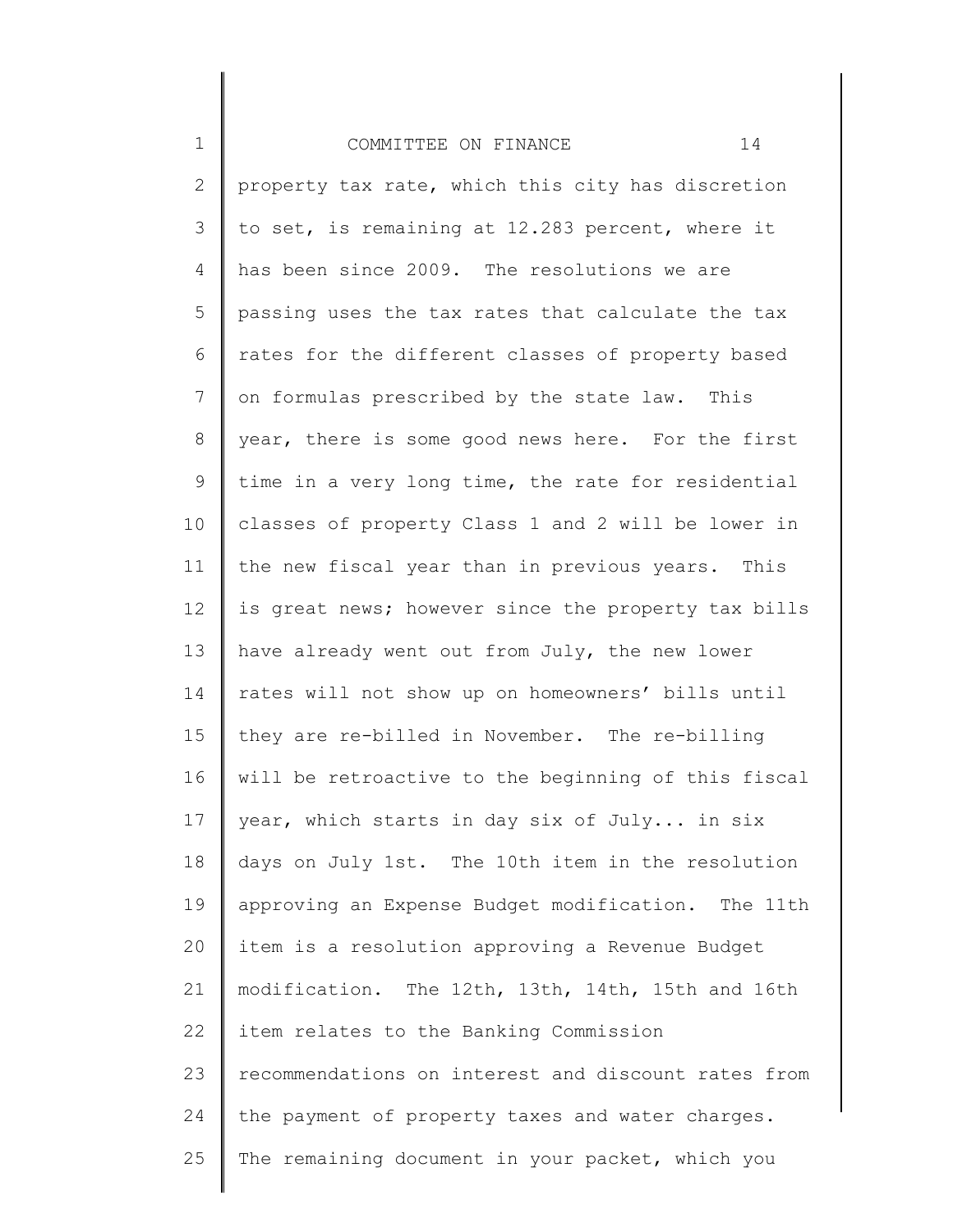1 2 3 4 5 6 7 8 9 10 11 12 13 14 15 16 17 18 19 20 21 22 23 24 COMMITTEE ON FINANCE 15 have not received; MOU executed between the Speaker, Mayor and the Department of Education's Chancellor about the Five-Year Education Plan, terms and condition and Schedule C. As a reminder to members, Schedule C is a schedule of Expense, Revenue and Contract Budget and the appropriations for the organizations listed in Schedule C are in the Expense, Revenue and Contract Budget. We do not vote on Schedule C separately. Council members will have to sign a disclosure form indicating whether or not conflicts exist with any of the groups listed in Schedule C or Reso A. If any council member has a potential conflict of interest with any of the organizations included, he or she has the opportunity to disclose the conflict at the time of their vote. As a further reminder, please disclose any conflicts you may have with proposed subcontractors that are used by any of the organizations sponsored. These disclosures must be made before the subcontractor can be approved. Jeremy Plofker from the General Counsel's office can assist you with any questions or concerns regarding disclosure.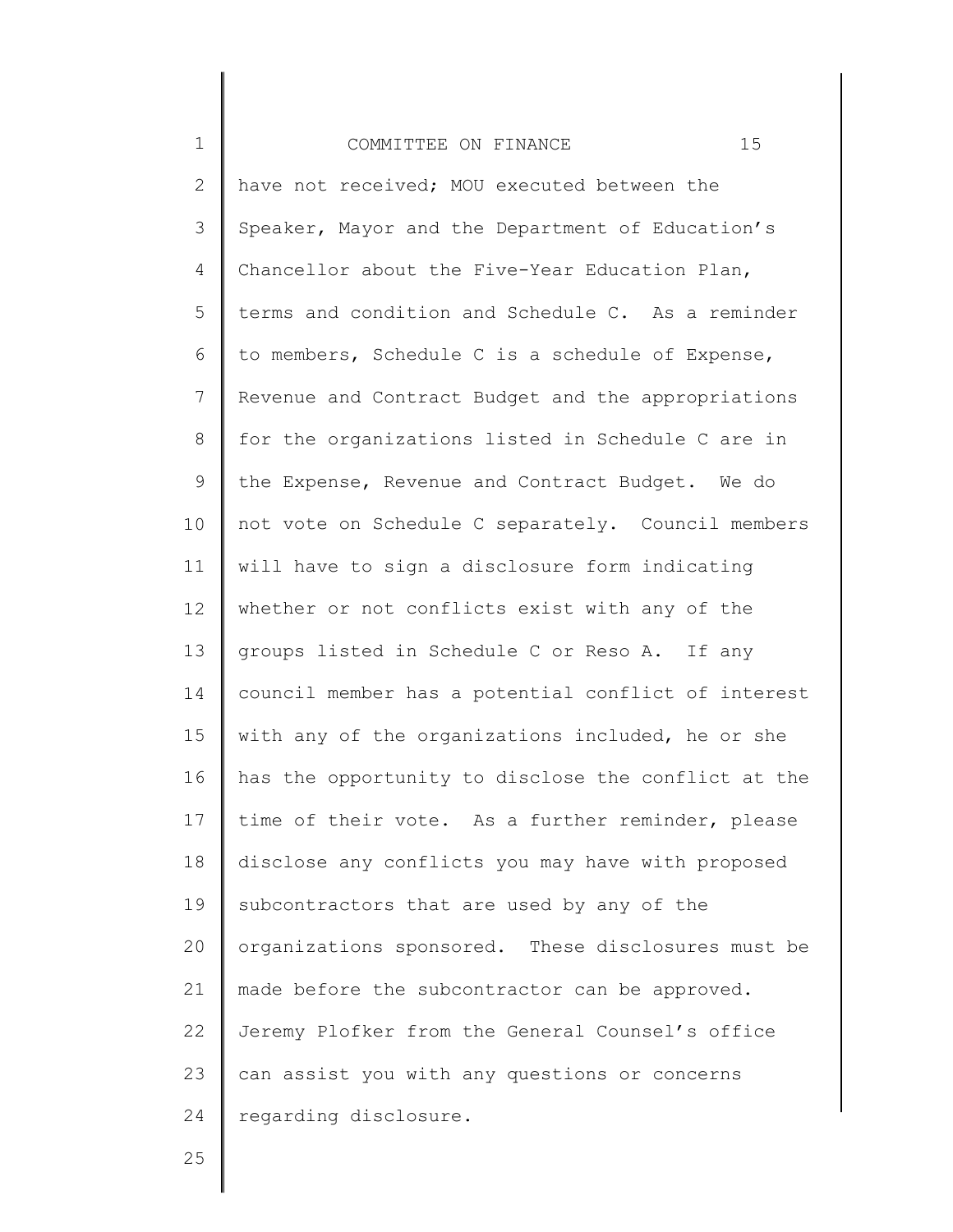# COMMITTEE ON FINANCE 16

1

2 3 4 5 6 7 8 9 10 11 12 13 14 15 16 17 18 19 20 21 22 23 24 25 In front of you... oh, you don't have this yet, but when you get the packet, there will be documents secured with a rubber band. In that packet, you will find the five Banking Commission resolutions that I just mentioned, the four Land Use items and Intro relating to permit fee waivers for homeowners in the Build It Back Program and a transparency resolution. I will speak about the five Banking Commission recommendations for properties with an assessed value of less than \$250,000, which accounts for about 98 percent of all Class 1 properties in the city and 90 percent of all property in the city. The Banking Commission has recommended a nine percent interest rate for property taxes and water charges that are paid late. For properties with an assessed value of \$250,000 or more, the Banking Commission recommended an 18 percent interest rate. The average Class 1 homeowner will be affected by a nine percent rate and will see an increase in their tax bill by \$67.00 if they pay their property taxes late. The Commission also recommended a one percent discount rate for individuals who pay their property taxes early. The discount will save most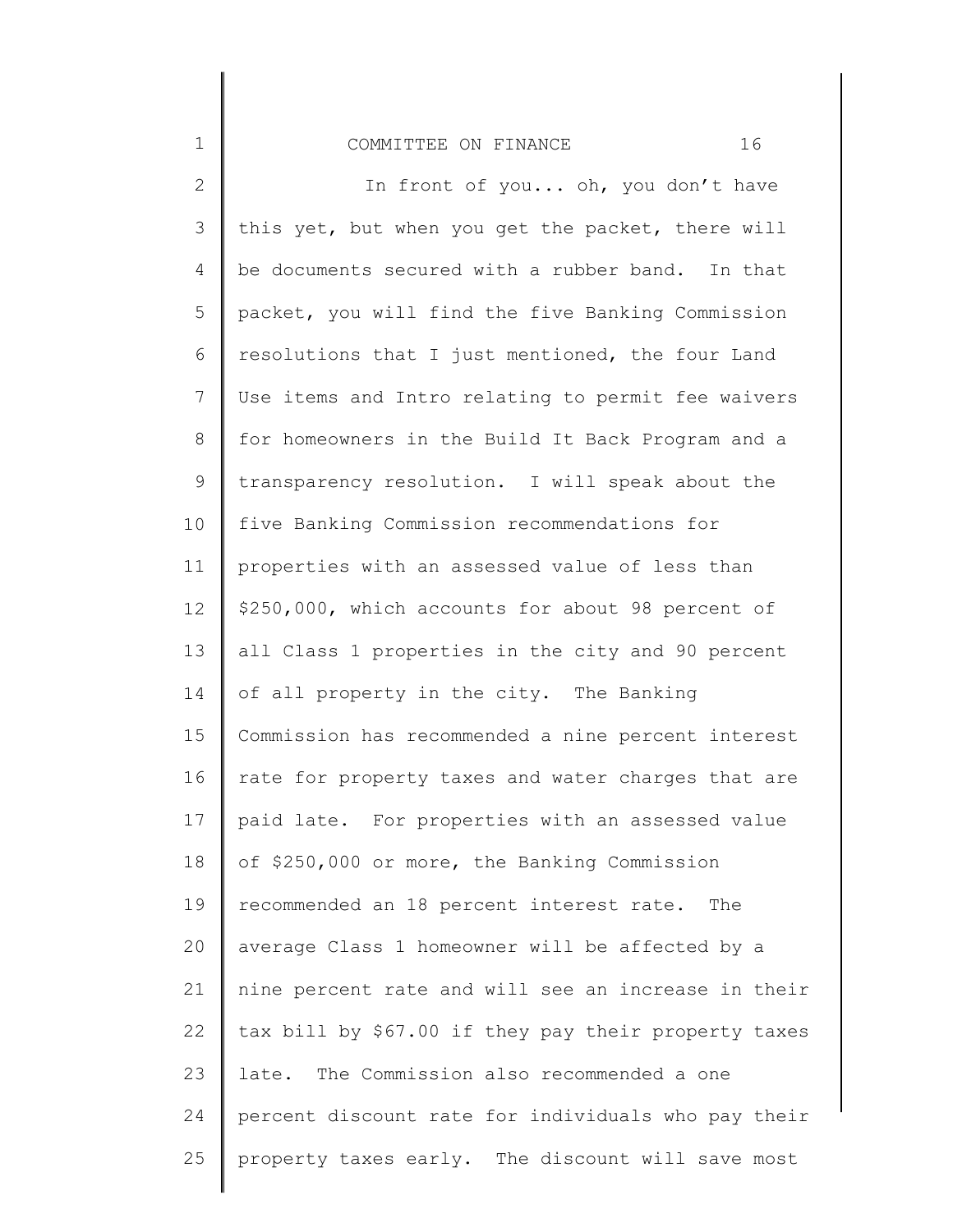| $\mathbf 1$  | 17<br>COMMITTEE ON FINANCE                          |
|--------------|-----------------------------------------------------|
| $\mathbf{2}$ | property owners approximately \$101.00 on their     |
| 3            | annual tax bill. Owners of higher valued            |
| 4            | properties will save a little over \$2,200. The     |
| 5            | interest rate and discount rates are proposed every |
| 6            | year by the Banking Commission and they have        |
| 7            | remained consistent over the years. This year,      |
| $8\,$        | like in past, the Council's adopting their          |
| 9            | recommendation. Representatives from the Banking    |
| 10           | Commission are here to answer questions on the      |
| 11           | Banking Commission recommendations.                 |
| 12           | Next, we have four Land Use items.                  |
| 13           | First is the proposed Resolution 62-A, which        |
| 14           | provides a property tax exemption to the Harry      |
| 15           | Silver Houses in Council Member Mealy's district in |
| 16           | Brooklyn, [applause, cheers] and they have been     |
| 17           | here since this morning. This property provides     |
| 18           | 288 units of affordable housing for low-income      |
| 19           | families. The property was formed under Article IV  |
| 20           | of the Private Housing Finance Law. Its previous    |
| 21           | property tax exemption has phased out and a new     |
| 22           | property tax exemption is needed to retain the      |
| 23           | property in the Article 4 program and maintain      |
| 24           | affordability. The property's new property tax      |
| 25           | exemption will be a partial exemption for 50 years. |
|              |                                                     |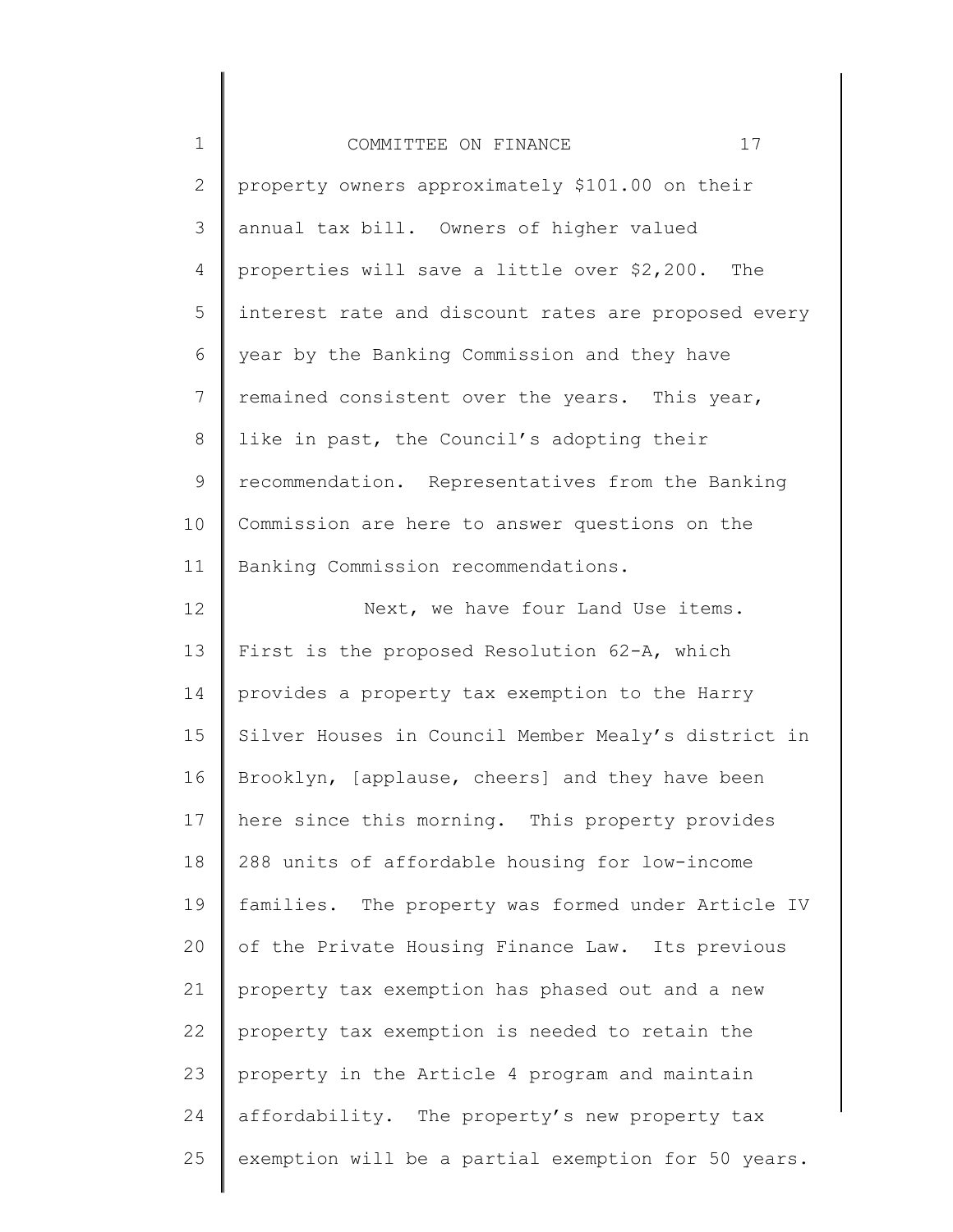| $\mathbf 1$    | 18<br>COMMITTEE ON FINANCE                         |
|----------------|----------------------------------------------------|
| $\mathbf{2}$   | The next Land Use item [coughs]                    |
| 3              | Excuse me. Okay, the next Land Use item is Auduban |
| 4              | in Council Member Dickens' district in Manhattan.  |
| 5              | The property will provide 88 units of affordable   |
| 6              | housing for low-income families. the property will |
| $7\phantom{.}$ | receive a partial property tax exemption for 35    |
| $\,8\,$        | years through HPD HDFC program.                    |
| $\mathsf 9$    | The next Land Use item is a Gateway One            |
| 10             | that is also in Council Member Dickens' district.  |
| 11             | This property will provide 59 units of affordable  |
| 12             | housing for low-income families. The property will |
| 13             | receive a partial property tax exemption for 35    |
| 14             | years through HPD's HDFC program.                  |
| 15             | The last Land Use item is a site of                |
| 16             | Washington Heights in Council Member Levine's      |
| 17             | district in Manhattan. This property will provide  |
| 18             | 110 units of affordable housing for low-income     |
| 19             | families. The property will receive a partial      |
| 20             | property tax exemption for 35 years through HPD    |
| 21             | HDFC's program. All council members support these  |
| 22             | projects and representatives from HPD are here to  |
| 23             | answer any questions you may have on the Land Use  |
| 24             | items.                                             |
| $\cap E$       |                                                    |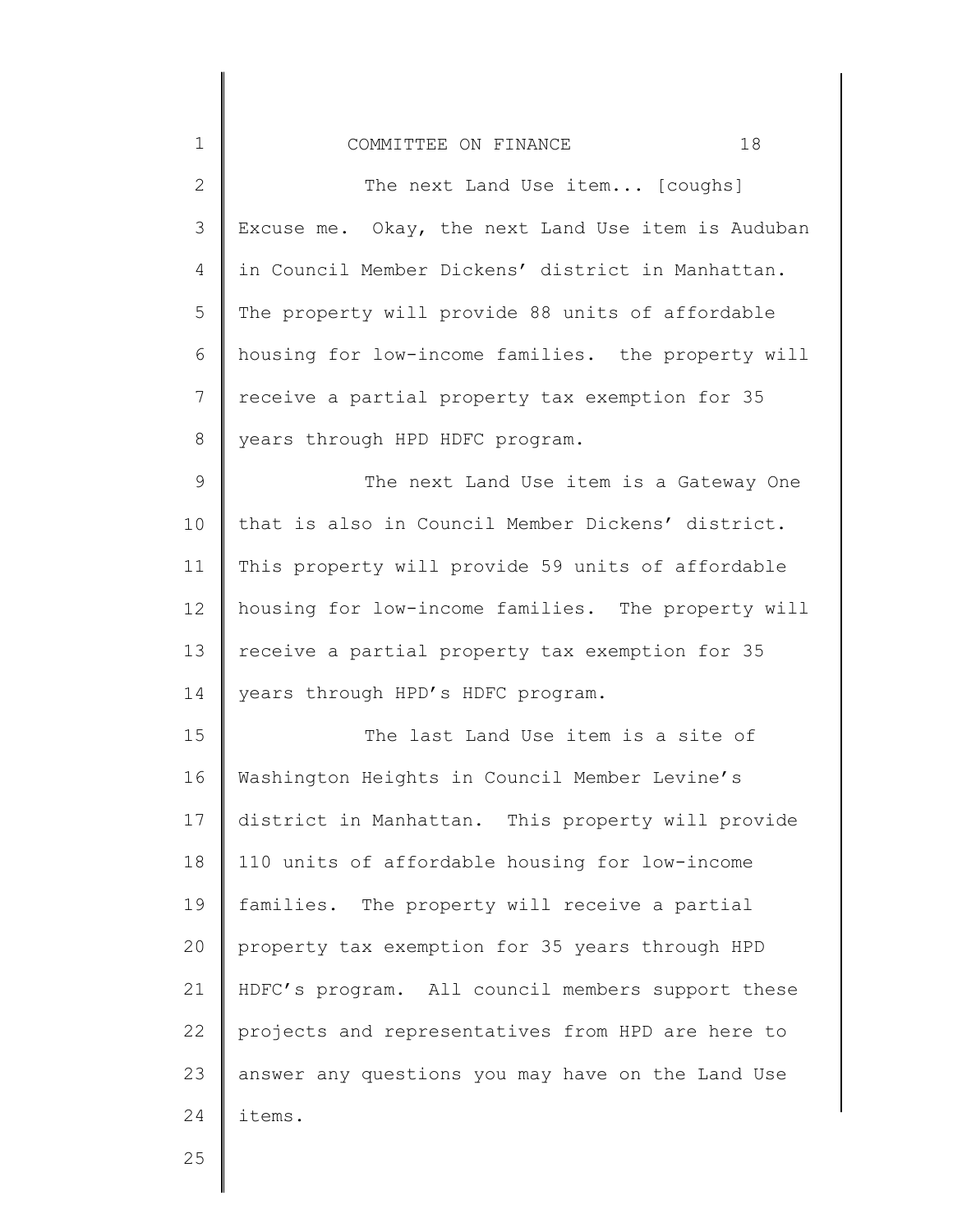| $\mathbf 1$ | 19<br>COMMITTEE ON FINANCE                          |
|-------------|-----------------------------------------------------|
| 2           | Next, we have a transparency                        |
| 3           | resolution. This resolution sets forth new changes  |
| 4           | in the designation of certain organizations         |
| 5           | receiving local aging and youth discretionary       |
| 6           | funding, as well as new changes in the designation  |
| 7           | of certain organizations receiving funding pursuant |
| 8           | to certain initiatives in the budget.               |
| $\mathsf 9$ | Organizations appear in the resolution that have    |
| 10          | not yet completed the prequalification process      |
| 11          | conducted by the Mayor's Office of Contract         |
| 12          | Services. The Council and other entities are        |
| 13          | identified in the attached charts with an asterisk. |
| 14          | As with all transparency resolutions, council       |
| 15          | members will have to sign a disclosure form. As     |
| 16          | stated previously, Jeremy Plofker from the General  |
| 17          | Counsel can assist you if you have any questions or |
| 18          | concerns.                                           |
| 19          | And last, but not least, we have an                 |
| 20          | Intro relating to fee waivers for construction work |
| 21          | performed under the Build It Back program. Among    |
| 22          | other forms of assistance, the Build It Back        |
| 23          | program provides homeowners and landlords with      |
| 24          | assistance in the reconstruction or rehabilitation  |
| 25          | of residential properties that was damaged by       |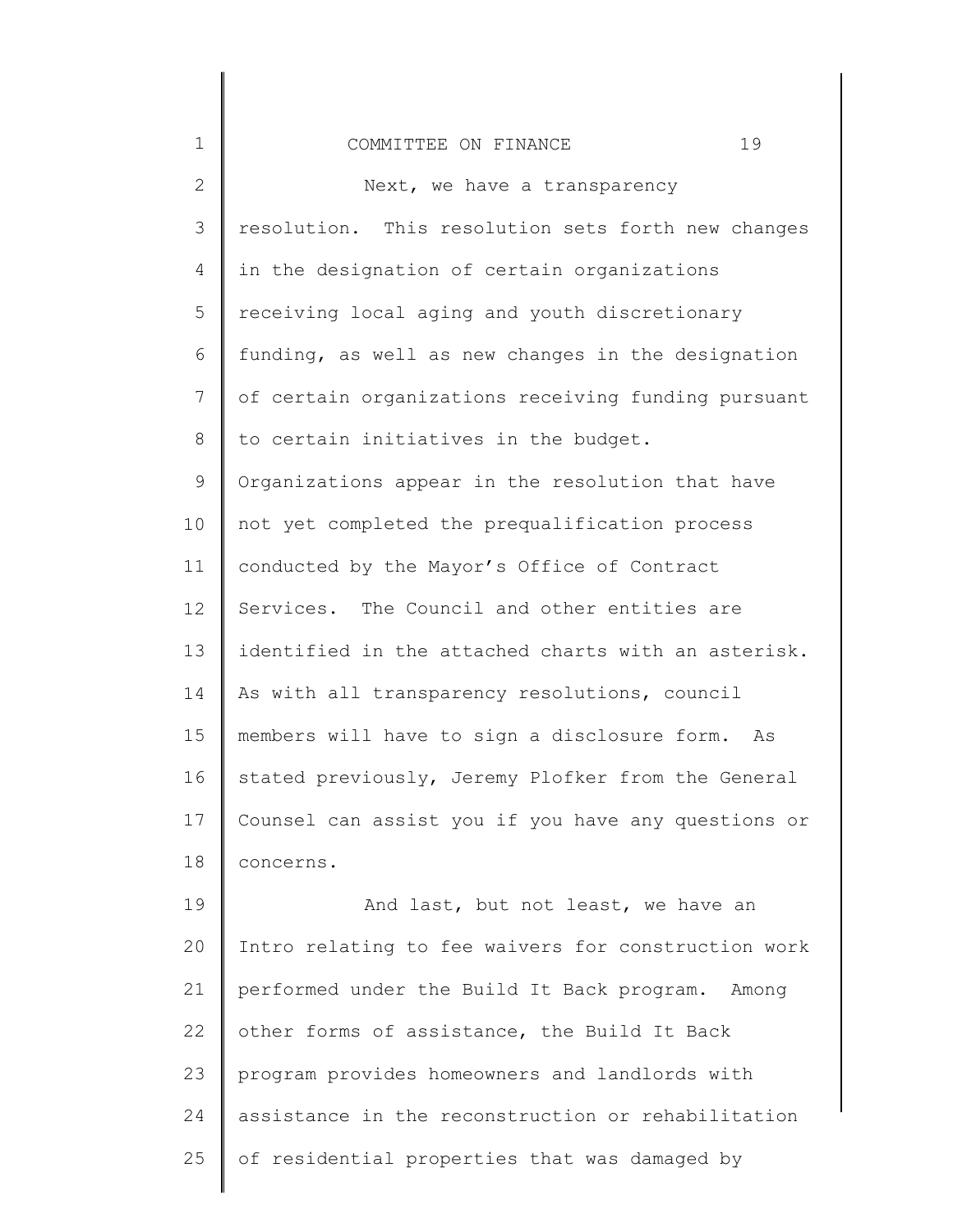1 2 3 4 5 6 7 8 9 10 11 12 13 14 15 16 17 18 19 20 21 22 23 24 25 COMMITTEE ON FINANCE 20 Hurricane Sandy using federal community development back rent disaster recovery funding, administered by HUD. The Department of Building imposes fees on homeowners to cover the cost of construction, electrical and plumbing permits that many participants in the Build It Back program are required to pay, but who are then subsequently reimbursed by HUD. As of April 1st, 2014, over 1900 participants have registered with the Build It Back program for assistance for the rehabilitation or reconstruction of single-family homes and 747 participants have registered for assistance for the rehabilitation or reconstruction of multi-family homes. Approximately \$18.7 million has already been spent on these homes. To help expedite the rebuilding process and help the Mayor reach his goal of starting work on 500 homes by this Labor Day, the Mayor has submitted legislation to the Council that would waive DOB's permit fees in connection with the work that is officially approved and funded under the city's Build It Back program. The Mayor's Office of Housing Recovery currently estimates that the owners of approximately 5,500 single-family properties and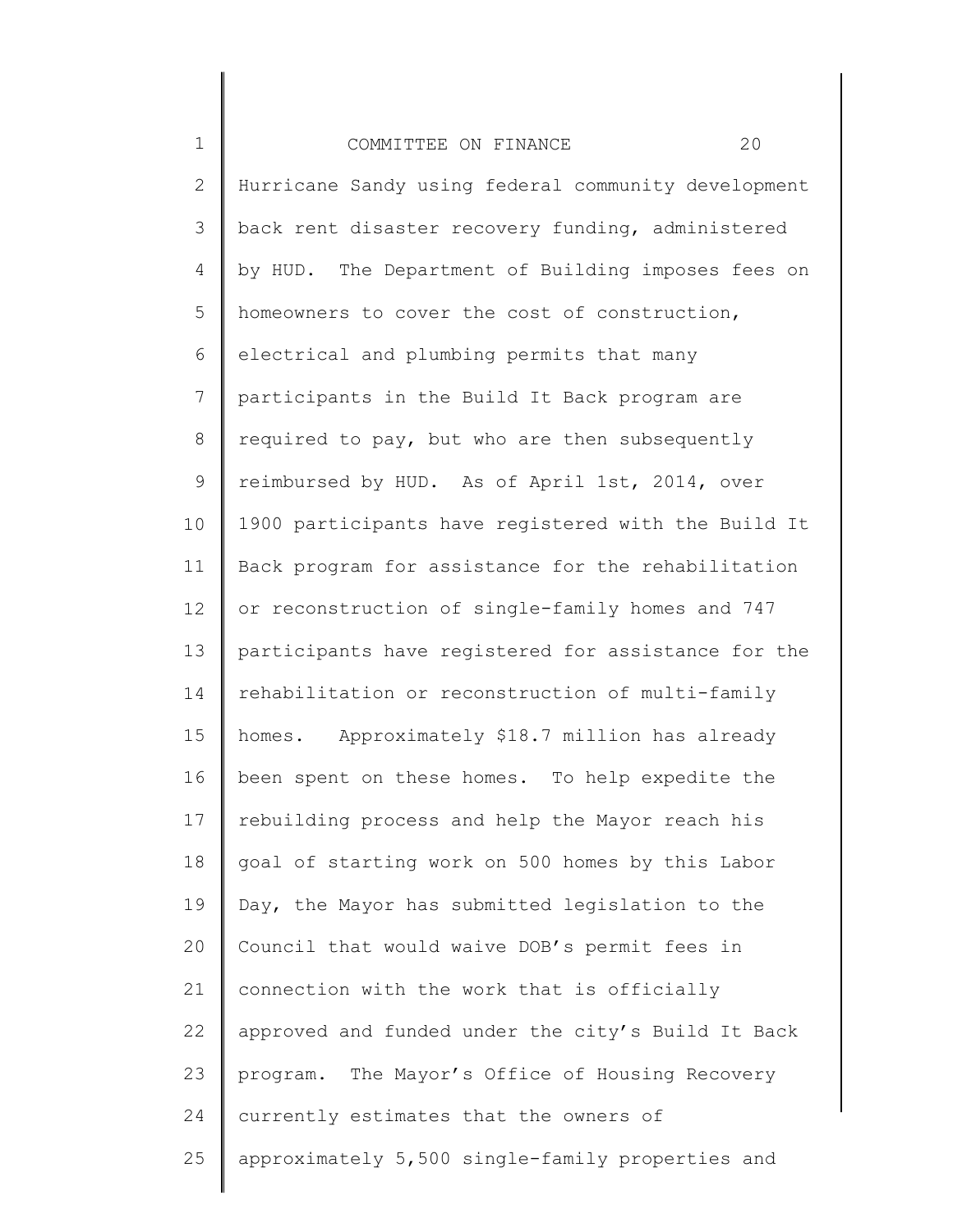| $\mathbf 1$  | 21<br>COMMITTEE ON FINANCE                          |
|--------------|-----------------------------------------------------|
| $\mathbf{2}$ | 300 multi-family properties would benefit from this |
| 3            | fee waiver and these numbers will likely increase   |
| 4            | as more owners advance through the Build It Back    |
| 5            | program process. For the average construction job   |
| 6            | costing approximately \$40,000, the amount of       |
| 7            | required alteration work permit fees that would be  |
| $8\,$        | waived pursuant to this legislation would be \$350. |
| $\mathsf 9$  | Those are all of our items for today.               |
| 10           | [background voice] As we wait for the remainder of  |
| 11           | the budget documents, we will take testimony on the |
| 12           | Land Use items, the five Banking Commission         |
| 13           | resolutions and the Sandy fee waiver bill. First,   |
| 14           | I will allow Council Member Mealy to say a few      |
| 15           | words.                                              |
| 16           | COUNCIL MEMBER MEALY: Thank you, Madam              |
| 17           | Chair. I want to thank the whole Finance and all    |
| 18           | my colleagues on this great legislation. I want to  |
| 19           | ask all my colleagues to vote on Resolution 62.     |
| 20           | This resolution provides a sorely needed tax        |
| 21           | exemption for the Harry Silver Housing in my        |
| 22           | district. This cooperative is one of the few        |
| 23           | affordable homeownership opportunities for working  |
| 24           | families in the Crown Heights. It was also the      |
| 25           | only Article 4 housing cooperative in the whole     |
|              |                                                     |

║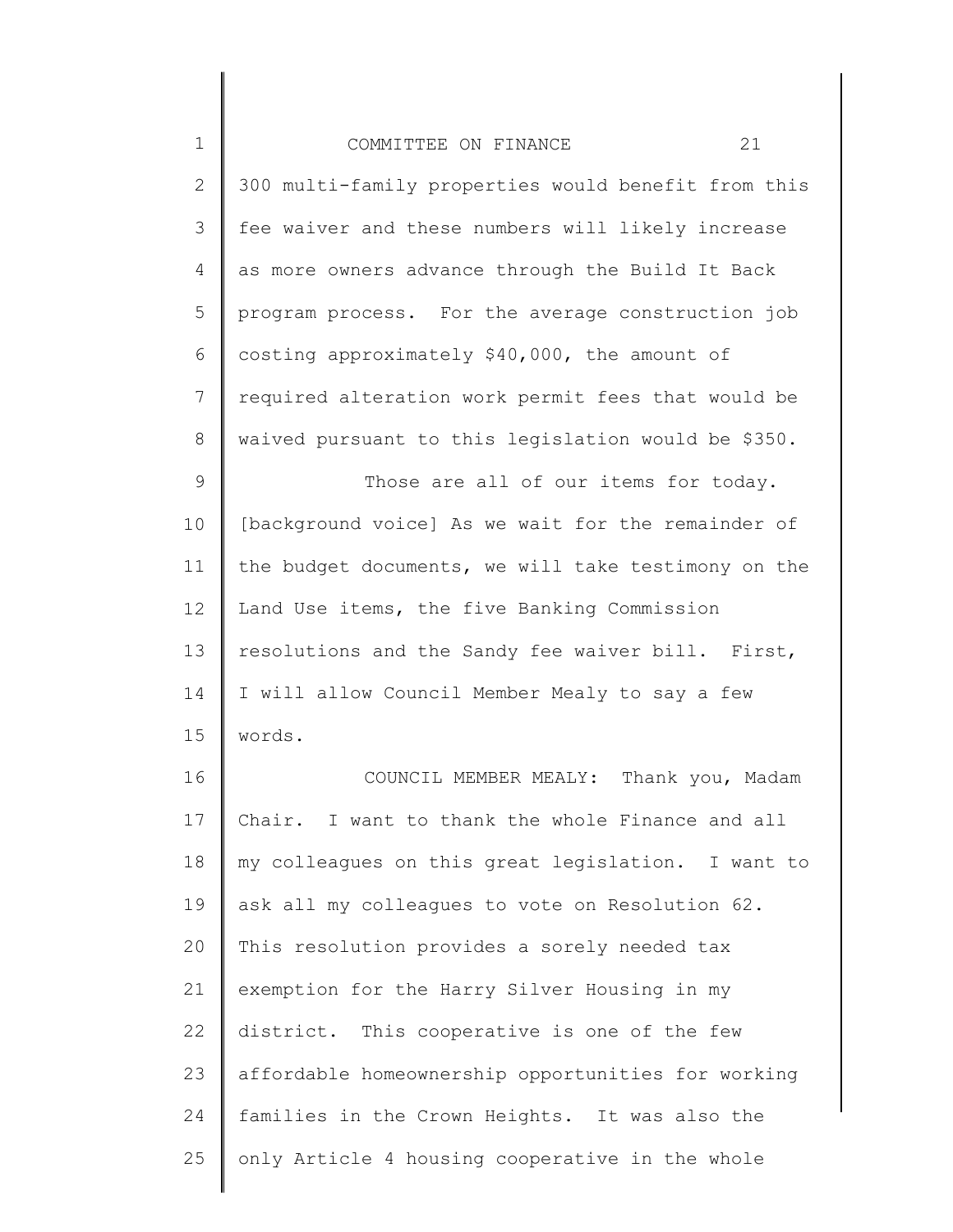| $\mathbf 1$    | 22<br>COMMITTEE ON FINANCE                          |
|----------------|-----------------------------------------------------|
| $\mathbf{2}$   | city that did not have this exemption. I am so      |
| 3              | thrilled that we were able to sponsor this          |
| 4              | resolution and it will be for 50 years. They will   |
| 5              | love this and I want to thank our whole body just   |
| 6              | to make sure that we have 288 affordable housing.   |
| $\overline{7}$ | Harry Silver is like a little oasis. If you were    |
| 8              | to go there, you would never it's there, but it's   |
| $\mathsf 9$    | beautiful; big, so I am honored that this is going  |
| 10             | through right now. Some of the cooperatives are     |
| 11             | here tonight. Could ya'll please stand 'cause       |
| 12             | ya'll stayed all day. [applause] It's much more     |
| 13             | 288 units. We thank you. Thank you, thank you,      |
| 14             | thank you and which we need affordable housing now, |
| 15             | this is what we do and that makes our job so        |
| 16             | special here. And I want to say that they just      |
| 17             | came just here this late hour just to see the hard  |
| 18             | work for years they have done for the collaboration |
| 19             | of this, the payoff. I thank them for their         |
| 20             | patience through this tough process. I definitely   |
| 21             | also want to thank the Speaker Mark-Viverito for    |
| 22             | allowing this vote to happen and I want to thank    |
| 23             | Chair Julissa Ferreras for having her hearing       |
| 24             | Julissa Ferrer for having this hearing in her       |
| 25             | committee and I urge all my colleagues to vote on   |
|                |                                                     |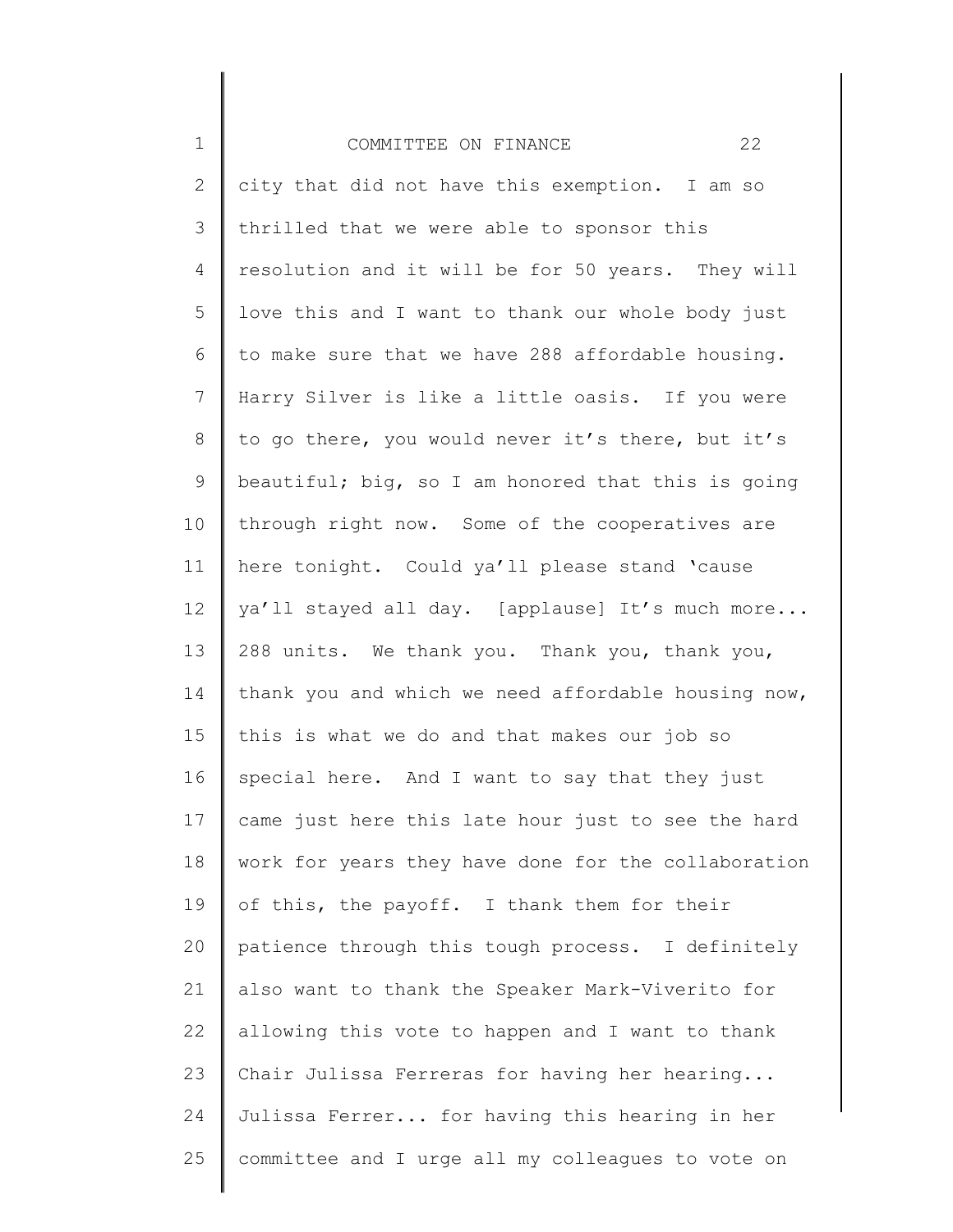| $\mathbf 1$  | 23<br>COMMITTEE ON FINANCE                          |
|--------------|-----------------------------------------------------|
| $\mathbf{2}$ | this resolution and I thank you and I thank you and |
| 3            | I thank you, Harry Silver, for being strong and     |
| 4            | hanging [applause] on in there. Thank you so much.  |
| 5            | Thank you, Madam Chair and this whole body. Thank   |
| 6            | you. The only one in the whole city, picture that.  |
| 7            | Thank you.                                          |
| 8            | CHAIRPERSON FERRERAS: Thank you very                |
| 9            | much, Council Member Mealy. Is there anyone here    |
| 10           | who would like to say a few words on the Land Use   |
| 11           | items, including Harry Silver? [applause] You may   |
| 12           | approach the mic.                                   |
| 13           | [Pause]                                             |
| 14           | CHAIRPERSON FERRERAS: You don't have                |
| 15           | to be shy. This is your house. [laughter]           |
| 16           | AUGUSTINE BLACKWELL: Good evening,                  |
| 17           | everyone.                                           |
| 18           | [crosstalk]                                         |
| 19           | CHAIRPERSON FERRERAS: You have to                   |
| 20           | press the button and you have to say your name for  |
| 21           | the record.                                         |
| 22           | AUGUSTINE BLACKWELL: Good evening.<br>Is            |
| 23           | it on? Yes, okay.                                   |
| 24           | CHAIRPERSON FERRERAS: Is it red?                    |
| 25           | [crosstalk]                                         |
|              |                                                     |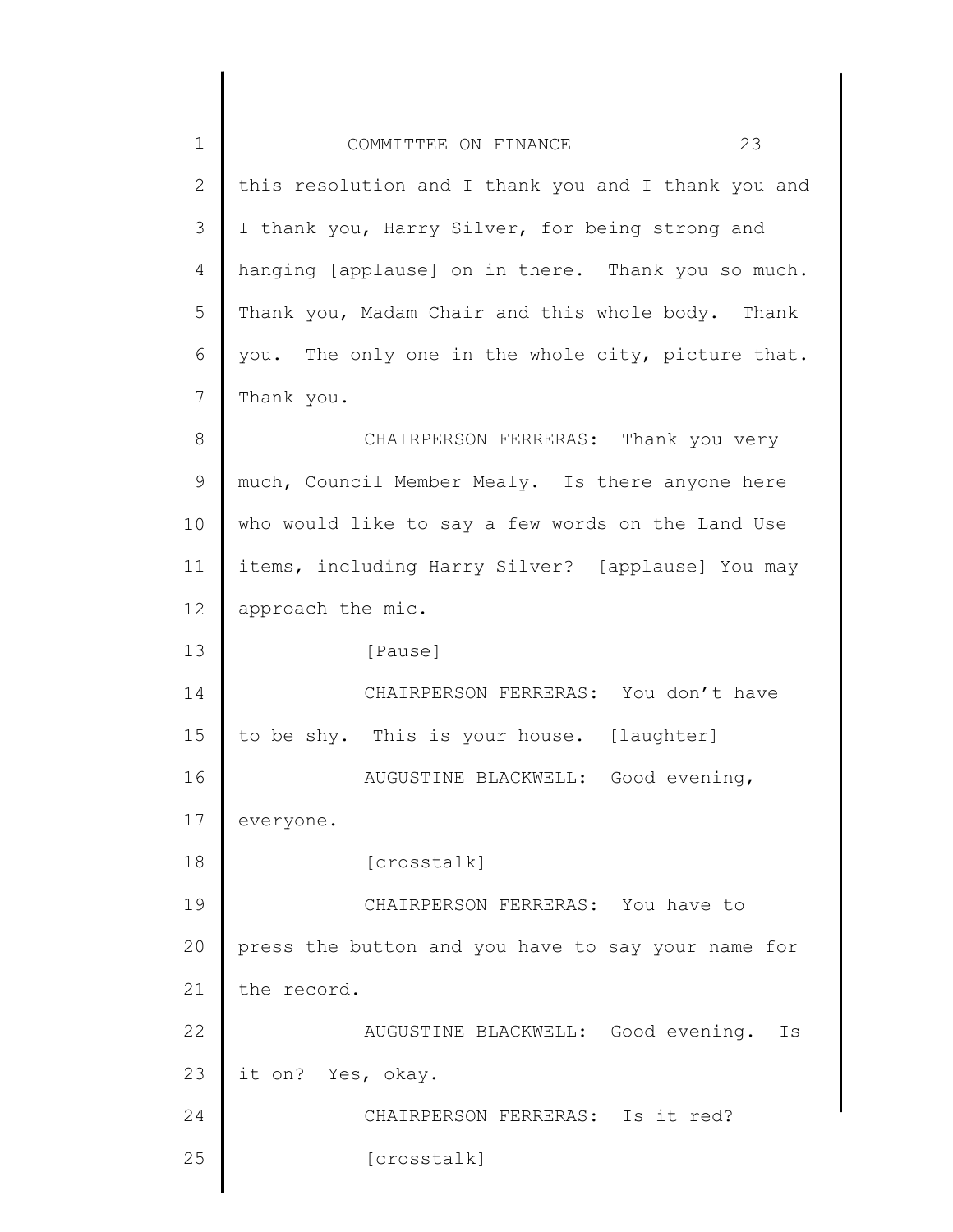| $\mathbf 1$  | 24<br>COMMITTEE ON FINANCE                          |
|--------------|-----------------------------------------------------|
| $\mathbf{2}$ | AUGUSTINE BLACKWELL: Good evening.                  |
| 3            | [crosstalk]                                         |
| 4            | CHAIRPERSON FERRERAS: It's red.                     |
| 5            | AUGUSTINE BLACKWELL: I am Augustine                 |
| 6            | Blackwell, Harry Silver.                            |
| 7            | LEONELLA ROAN-PERRY: I'm Leonella                   |
| $8\,$        | Roan-Perry [phonetic] from Harry Silver housing and |
| $\mathsf 9$  | we're here representing our shareholders, all 288   |
| 10           | units and we want to say thank you to our council   |
| 11           | member, Darlene Mealy, for working tirelessly and   |
| 12           | working with us and trying to get this passed. We   |
| 13           | would also like to thank the City Council also and  |
| 14           | we want to say thank you. It's been a long time     |
| 15           | coming and this will help a lot of families and we  |
| 16           | want to say thank you for supporting affordable     |
| 17           | housing. Thank you. [applause]                      |
| 18           | CHAIRPERSON FERRERAS: We will now hear              |
| 19           | from Elaine Kloss from the Banking Commission.      |
| 20           | Miss Kloss, I'm sorry. We're going to bring up      |
| 21           | HPD. A member has a question. Thank you. What's     |
| 22           | five minutes when it's 11:10 in the evening? HPD.   |
| 23           | Thank you. Council Member Rosenthal.                |
| 24           | GARY SLOMAN: Gary Sloman on behalf of               |
| 25           | HPD.                                                |
|              |                                                     |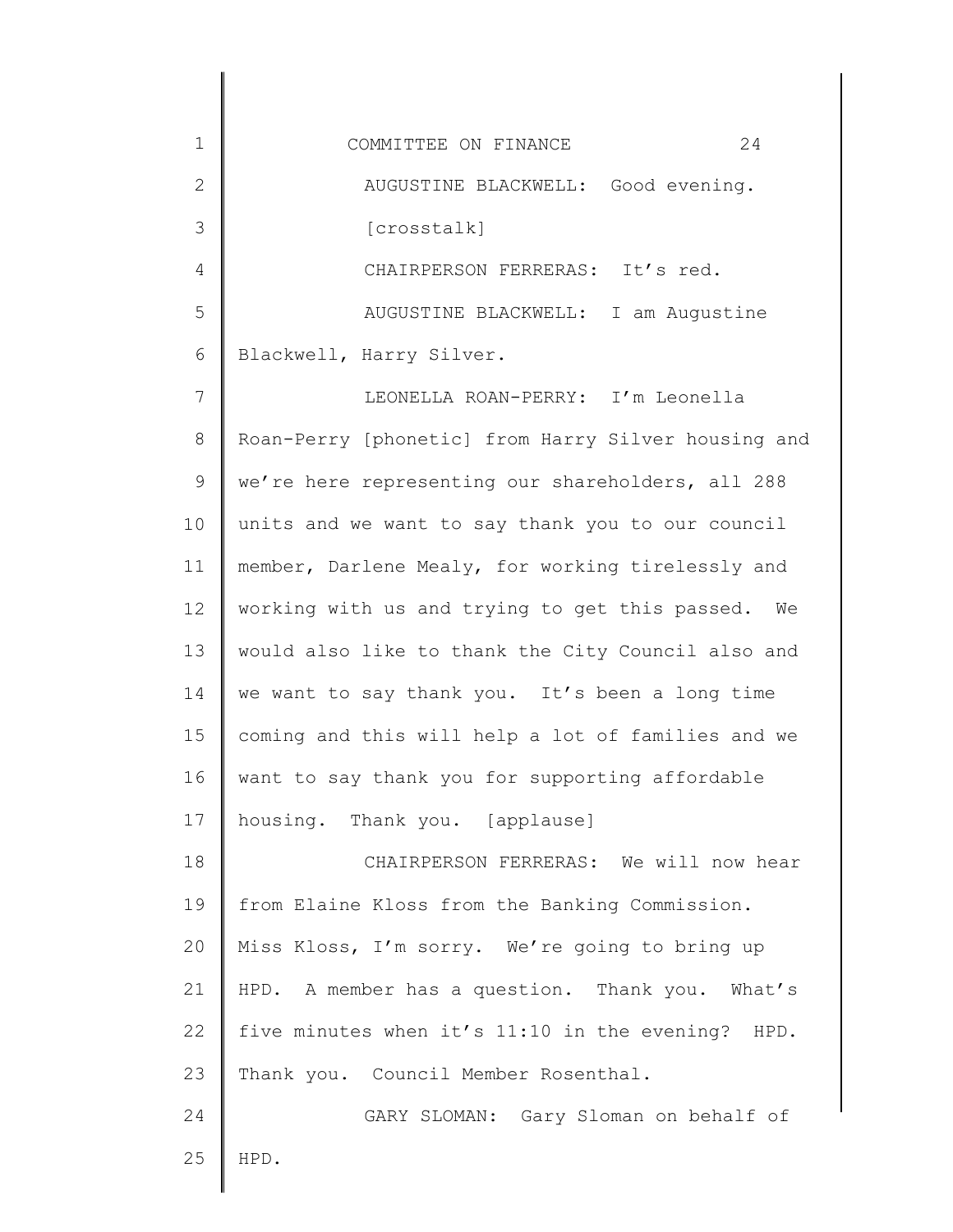| $1\,$          | 25<br>COMMITTEE ON FINANCE                          |
|----------------|-----------------------------------------------------|
| $\mathbf{2}$   | COUNCIL MEMBER ROSENTHAL: Gary, it's                |
| 3              | good to see you. I know how hard you work on these  |
| 4              | projects. Was there ever an ability to get this     |
| 5              | affordable housing into perpetuity?                 |
| 6              | GARY SLOMAN: No, the statute provides               |
| $\overline{7}$ | for 50 years and there are also constitutional      |
| $8\,$          | limitations as to how long we can give tax          |
| $\mathsf 9$    | exemption, but this is a statutory provision that   |
| 10             | specifically allows for 50 years.                   |
| 11             | COUNCIL MEMBER ROSENTHAL: And in your               |
| 12             | negotiations with the I guess with the owner?       |
| 13             | With there was no interest, no taste for            |
| 14             | GARY SLOMAN: Well, this is basically                |
| 15             | the owners negotiated with HCR, which is the state  |
| 16             | agency responsible for supervising this housing,    |
| 17             | and the results were that the development was       |
| 18             | coming back under HCR supervision, after having not |
| 19             | been supervised, and in                             |
| 20             | [crosstalk]                                         |
| 21             | COUNCIL MEMBER ROSENTHAL:<br>Right.                 |
| 22             | [crosstalk]                                         |
| 23             | GARY SLOMAN: Return was getting the 50              |
| 24             | exemption and limitations on the income of incoming |
| 25             | cooperators.                                        |
|                |                                                     |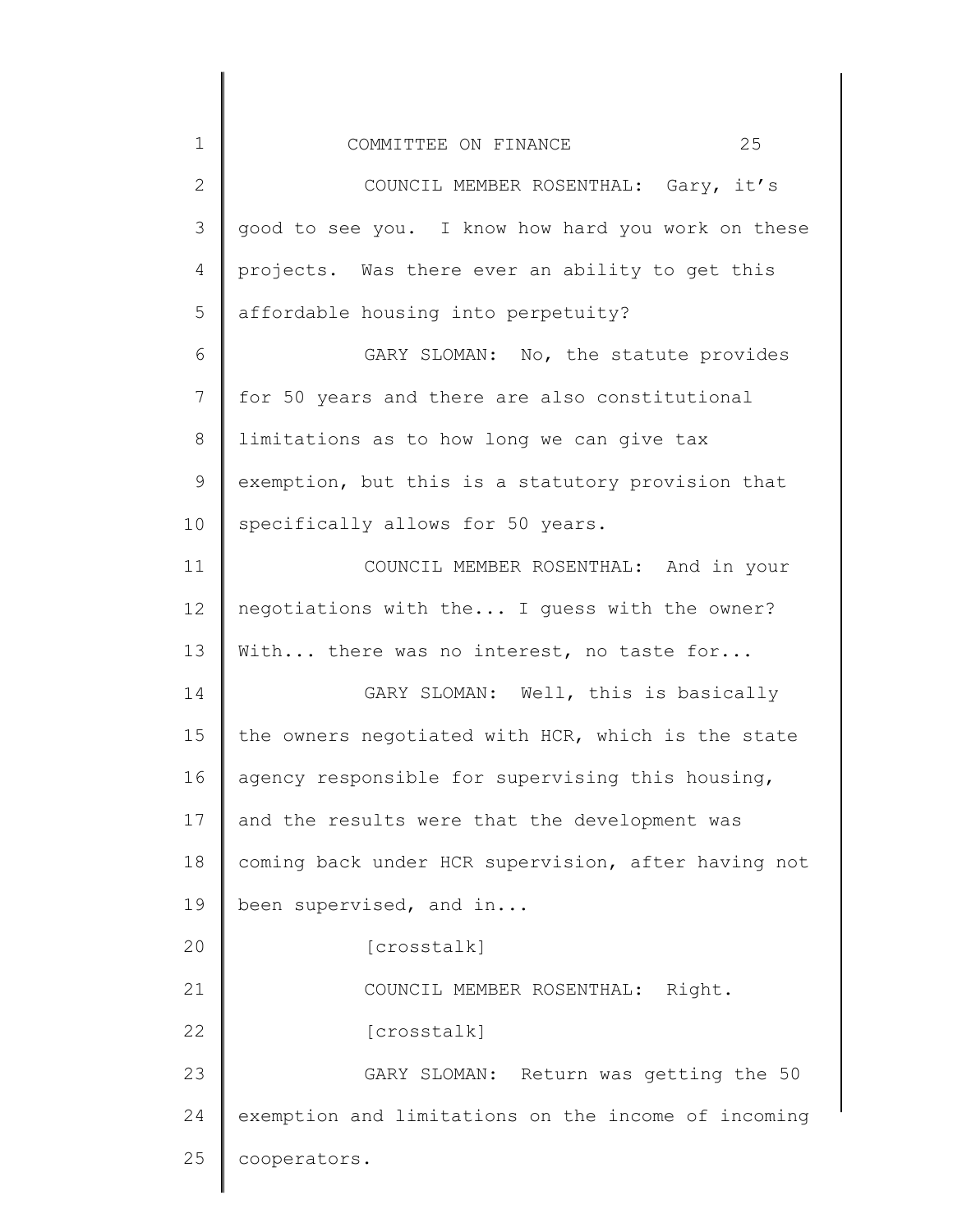| $\mathbf 1$   | 26<br>COMMITTEE ON FINANCE                          |
|---------------|-----------------------------------------------------|
| $\mathbf{2}$  | COUNCIL MEMBER ROSENTHAL: Oh, it                    |
| 3             | sounds great. Just always looking for affordable    |
| 4             | housing you know, lasting beyond our terms, but     |
| 5             | GARY SLOMAN: [interposing] Right.                   |
| 6             | COUNCIL MEMBER ROSENTHAL: Thank you                 |
| 7             | very much.                                          |
| 8             | GARY SLOMAN: You're welcome.                        |
| $\mathcal{G}$ | CHAIRPERSON FERRERAS: Questions?                    |
| 10            | Thank you very much.                                |
| 11            | GARY SLOMAN: You're welcome.                        |
| 12            | CHAIRPERSON FERRERAS: We've been                    |
| 13            | joined by Council Members Gibson, Mealy, Rodriguez, |
| 14            | Cumbo, Greenfield, Garodnick, Gentile and Williams. |
| 15            | We will now hear from Miss Elaine Kloss from the    |
| 16            | Banking Commission.                                 |
| 17            | {Pause]                                             |
| 18            | ELAINE KLOSS: Good evening, Chairwoman              |
| 19            | Ferreras and members of the City Council Finance    |
| 20            | Committee. I'm Elaine Kloss, Treasurer of the City  |
| 21            | of New York. I'm here today to testify about the    |
| 22            | resolutions adopted by the New York City            |
| 23            | [crosstalk]                                         |
| 24            | CHAIRPERSON FERRERAS: I'm sorry, Miss,              |
| 25            | Kloss, we got to adjust your microphone 'cause we   |
|               |                                                     |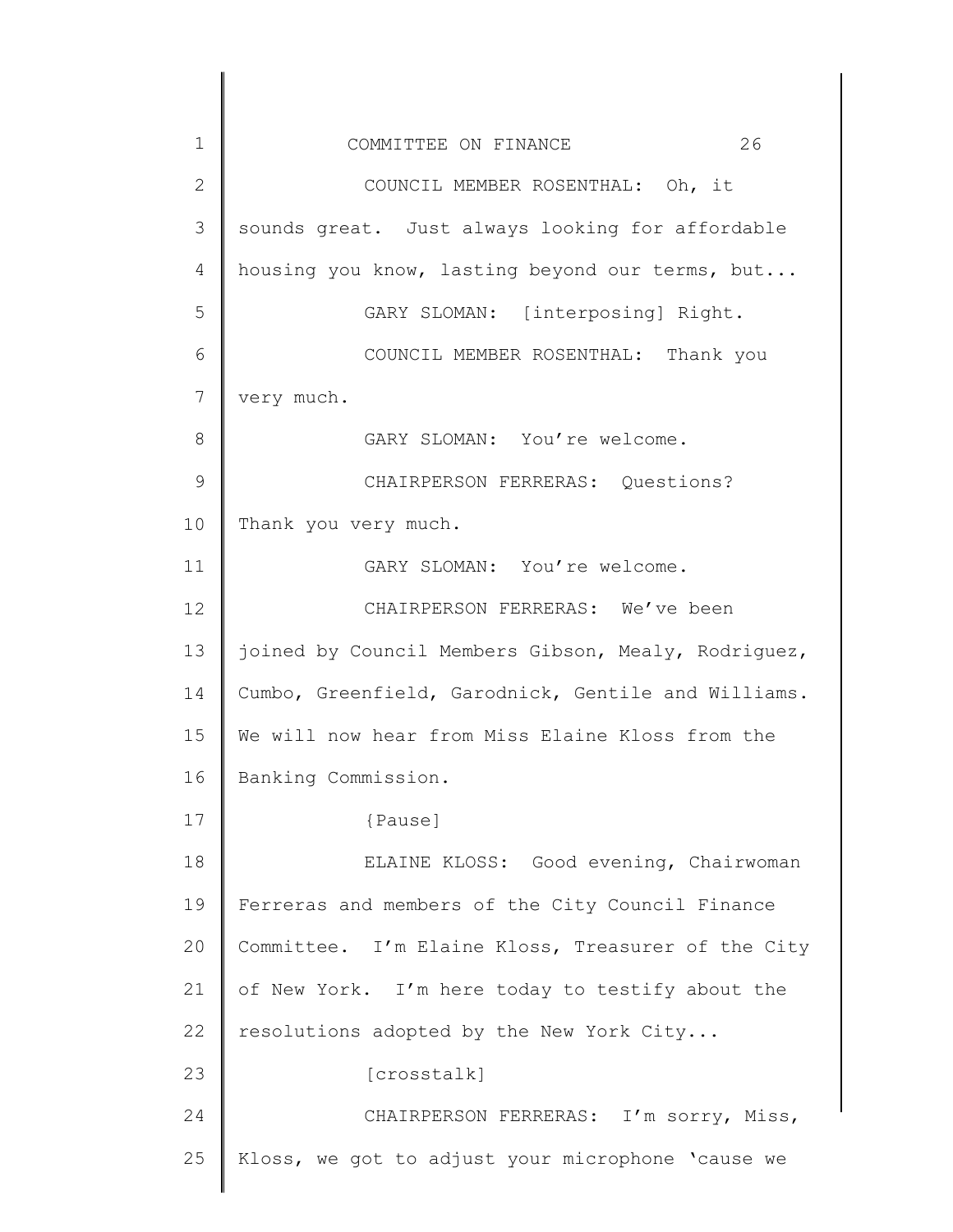| $\mathbf 1$   | 27<br>COMMITTEE ON FINANCE                          |
|---------------|-----------------------------------------------------|
| $\mathbf{2}$  | can't hear you, so maybe you can swing it on the    |
| 3             | other side of the binder and bring it closer to     |
| 4             | you.                                                |
| 5             | ELAINE KLOSS: I'm here today to                     |
| 6             | testify about the resolutions adopted by the New    |
| 7             | York City Banking Commission and recommended        |
| 8             | Council                                             |
| $\mathcal{G}$ | [crosstalk]                                         |
| 10            | CHAIRPERSON FERRERAS: I'm sorry, we                 |
| 11            | got to we're having technical difficulties.         |
| 12            | [background voices] Alright, yes.                   |
| 13            | ELAINE KLOSS: Alright. I'm here today               |
| 14            | to testify about the [laughter] No, not working?    |
| 15            | [background voices]                                 |
| 16            | CHAIRPERSON FERRERAS: On her on the                 |
| 17            | side, Gina, right there and bring it real closer.   |
| 18            | Perfect.                                            |
| 19            | ELAINE KLOSS: I'm here today to                     |
| 20            | testify about the resolutions adopted by the New    |
| 21            | York City Banking Commission and recommend to the   |
| 22            | Council regarding the interest rates for the late   |
| 23            | payment of property taxes and water and sewer       |
| 24            | charges and for the early payment of property taxes |
| 25            | for Fiscal Year 2015.                               |
|               |                                                     |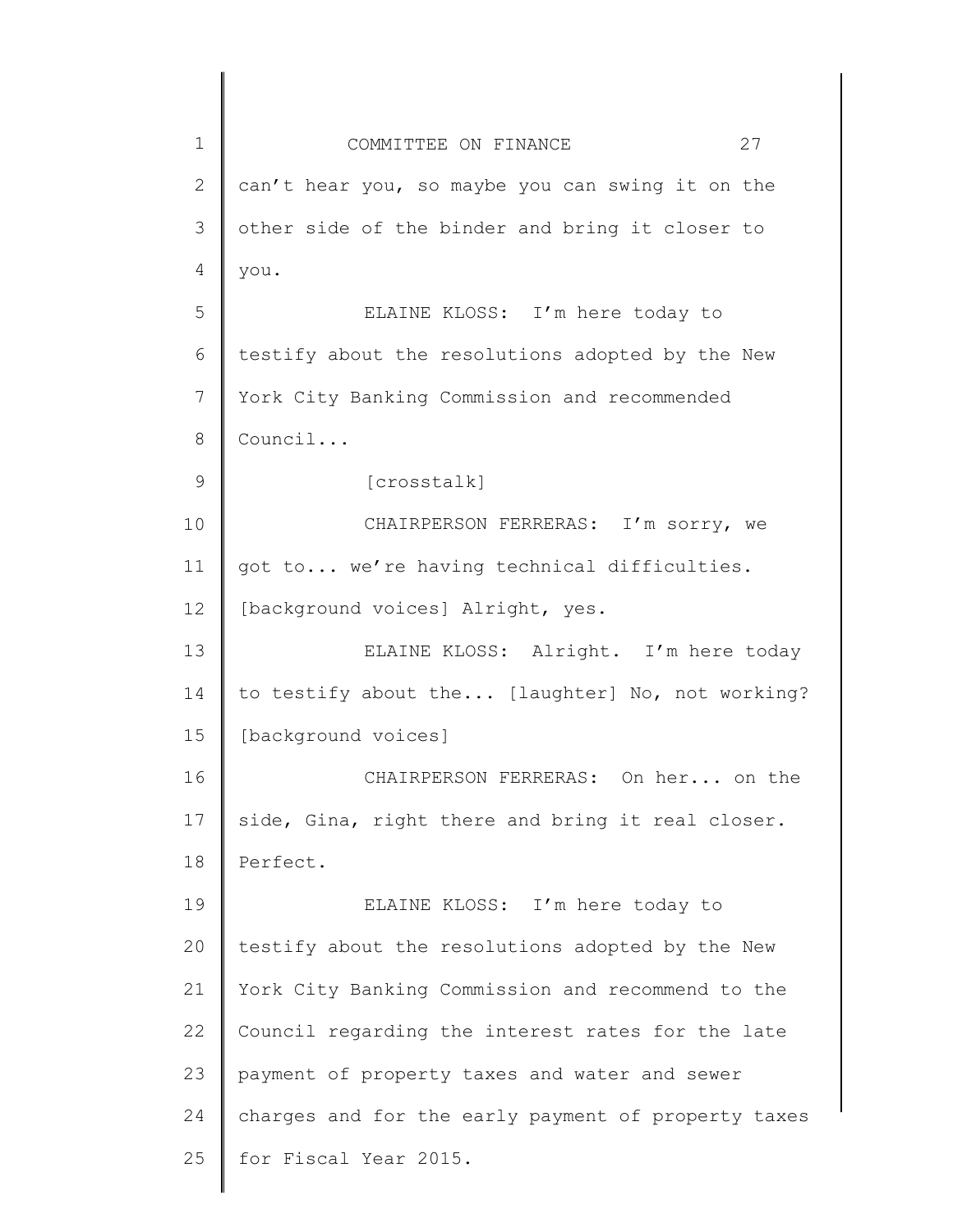# COMMITTEE ON FINANCE 28

1

25

2 3 4 5 6 7 8 9 10 11 12 13 14 15 16 17 18 19 20 21 22 23 24 As required by the City Charter and Administrative Code, the New York City Banking Commission sent a letter to City Council on May 20th, 2014 with these interest rate recommendations for late payment of property taxes and water and sewer charges and for early payment of property taxes for Fiscal Year 2015. As you are aware, interest rates have remained historically low during the past year and the prime rate has remained at 3.25 percent since January 2009. The Banking Commission recommended that the City Council adopt the same rates as in effect for Fiscal Year 2014. These rates are nine and 18 percent for the late payment of property taxes and water and sewer payments on properties with assessed values below \$250,000 and \$250,000 or more, respectively. The discount rate for early payment of property taxes is one percent. The interest rates charged for the late payment of property taxes and water and sewer charges have remained unchanged since Fiscal Year 2005. The discount rate on the early payment of property taxes was lowered from one and a half

percent to one percent for Fiscal Year 2012.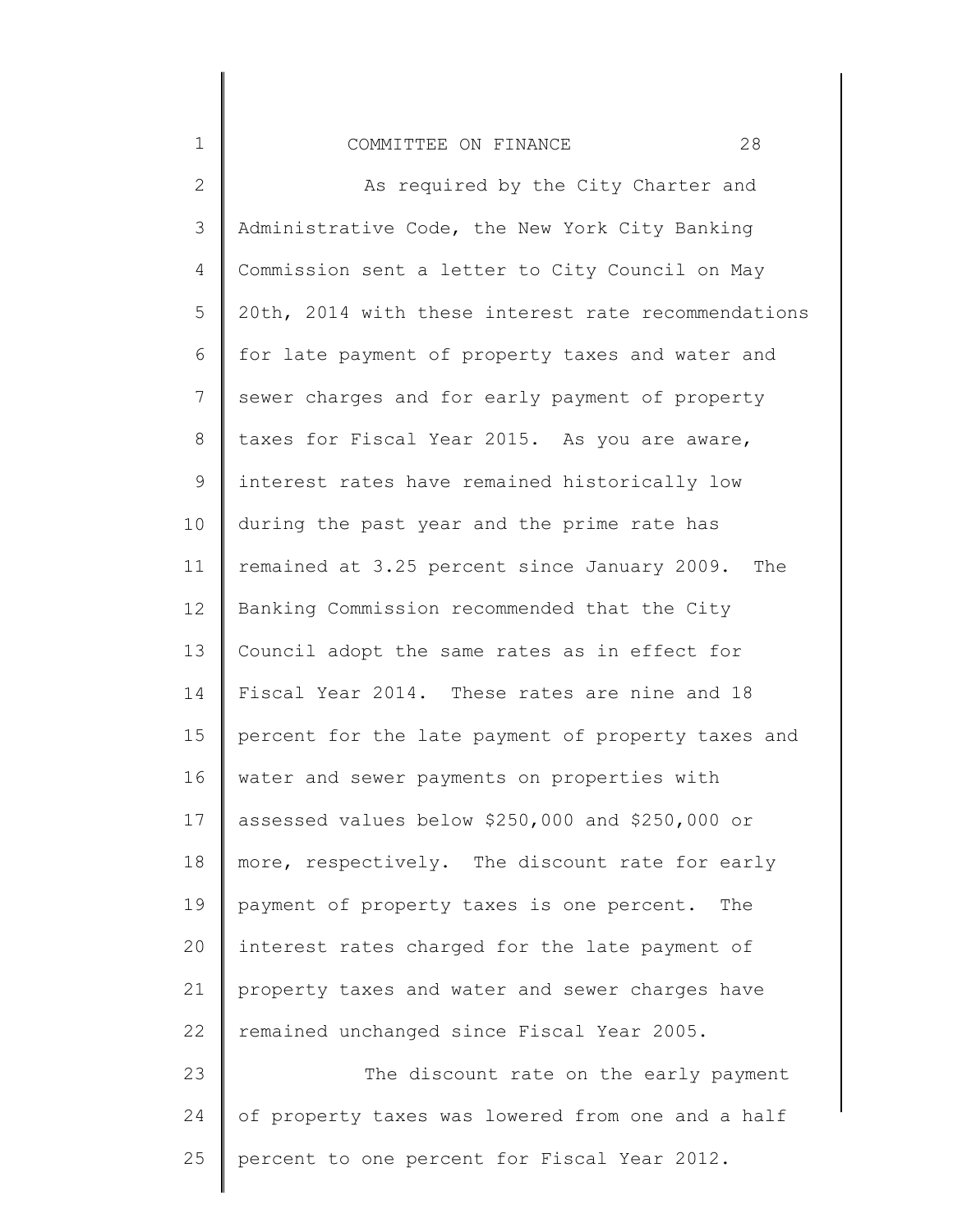| $\mathbf 1$    | 29<br>COMMITTEE ON FINANCE                          |
|----------------|-----------------------------------------------------|
| $\mathbf{2}$   | According to our records, in Fiscal 2014, property  |
| $\mathfrak{Z}$ | taxes paid early totaled \$2.2 billion and the city |
| 4              | granted a discount of 19.8 percent. The net cost    |
| 5              | of this discount to the city after recognizing the  |
| 6              | interest earned on the taxes paid early was \$18.1  |
| 7              | million. In Fiscal 2014, approximately 168,500      |
| 8              | property owners with properties assessed values     |
| 9              | under \$250,000 who paid their taxes early received |
| 10             | an average quarterly discount of \$38.00. There     |
| 11             | were about 6,000 property owners with properties    |
| 12             | assessed at \$250,000 or more who paid their taxes  |
| 13             | early and received an average annual discount of    |
| 14             | \$2,232. The number of early taxpayers was          |
| 15             | consistent with prior years. Thank you for your     |
| 16             | consideration and I'll be happy to take any         |
| 17             | questions you have.                                 |
| 18             | CHAIRPERSON FERRERAS: Council Member                |
| 19             | Cornegy followed by Council Member Rosenthal.       |
| 20             | COUNCIL MEMBER CORNEGY: Good evening.               |
| 21             | So I was wondering if you could give me some        |
| 22             | clarity on assessed value and if you could just re- |
| 23             | quote those numbers for me; you went over them very |
| 24             | quickly about who it affects.                       |
| 25             |                                                     |

∥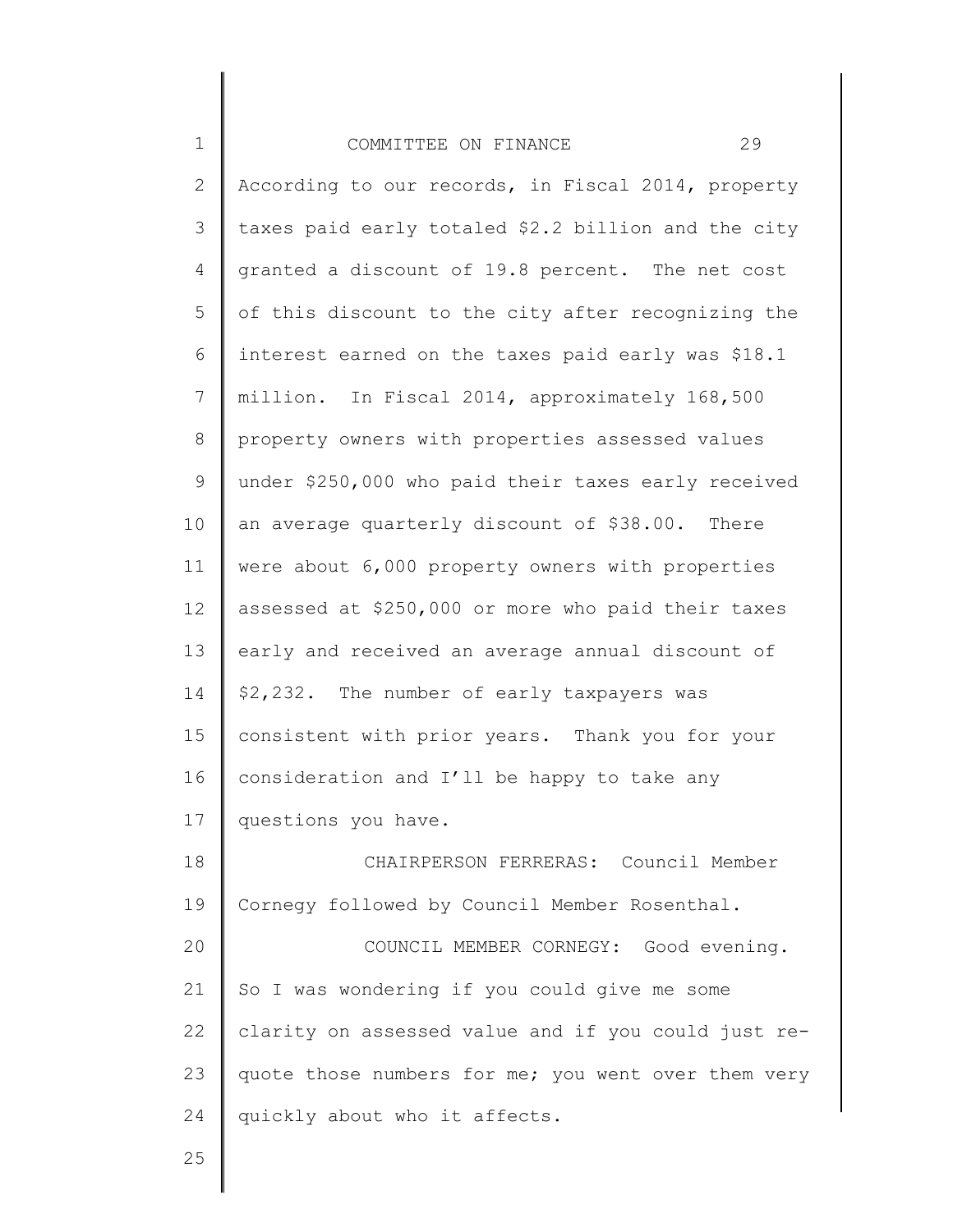| $\mathbf 1$  | 30<br>COMMITTEE ON FINANCE                           |
|--------------|------------------------------------------------------|
| $\mathbf{2}$ | ELAINE KLOSS: It affects property tax                |
| 3            | owners with assessed property values under \$250,000 |
| 4            | or \$250,000 or more.                                |
| 5            | COUNCIL MEMBER CORNEGY: Right, so I've               |
| 6            | had difficulty understanding the difference between  |
| 7            | assessed value and market value and what does that   |
| 8            | number relate to in market value?                    |
| $\mathsf 9$  | ASSISTANT COMMISSIONER KARASYK: Hi,                  |
| 10           | I'm Samara Karasyk, Assistant Commissioner of        |
| 11           | Finance and I'm here to help answer those kinds of   |
| 12           | questions. So assessed value is set by state law,    |
| 13           | so it basically tells us that we need to value       |
| 14           | properties in a certain way for market value and     |
| 15           | then we take a ratio of that market value for        |
| 16           | assessed value. So in your district, you have a      |
| 17           | lot of one to three-family homes                     |
| 18           | [crosstalk]                                          |
| 19           | CHAIPERSON FERRERAS: I                               |
| 20           | [crosstalk]                                          |
| 21           | ASSISTANT COMMISSIONER KARASYK:<br>Ι                 |
| 22           | think so                                             |
| 23           | [crosstalk]                                          |
| 24           | CHAIRPERSON FERRERAS: I'm sorry, if                  |
| 25           | everyone could please keep it down. Thank you.       |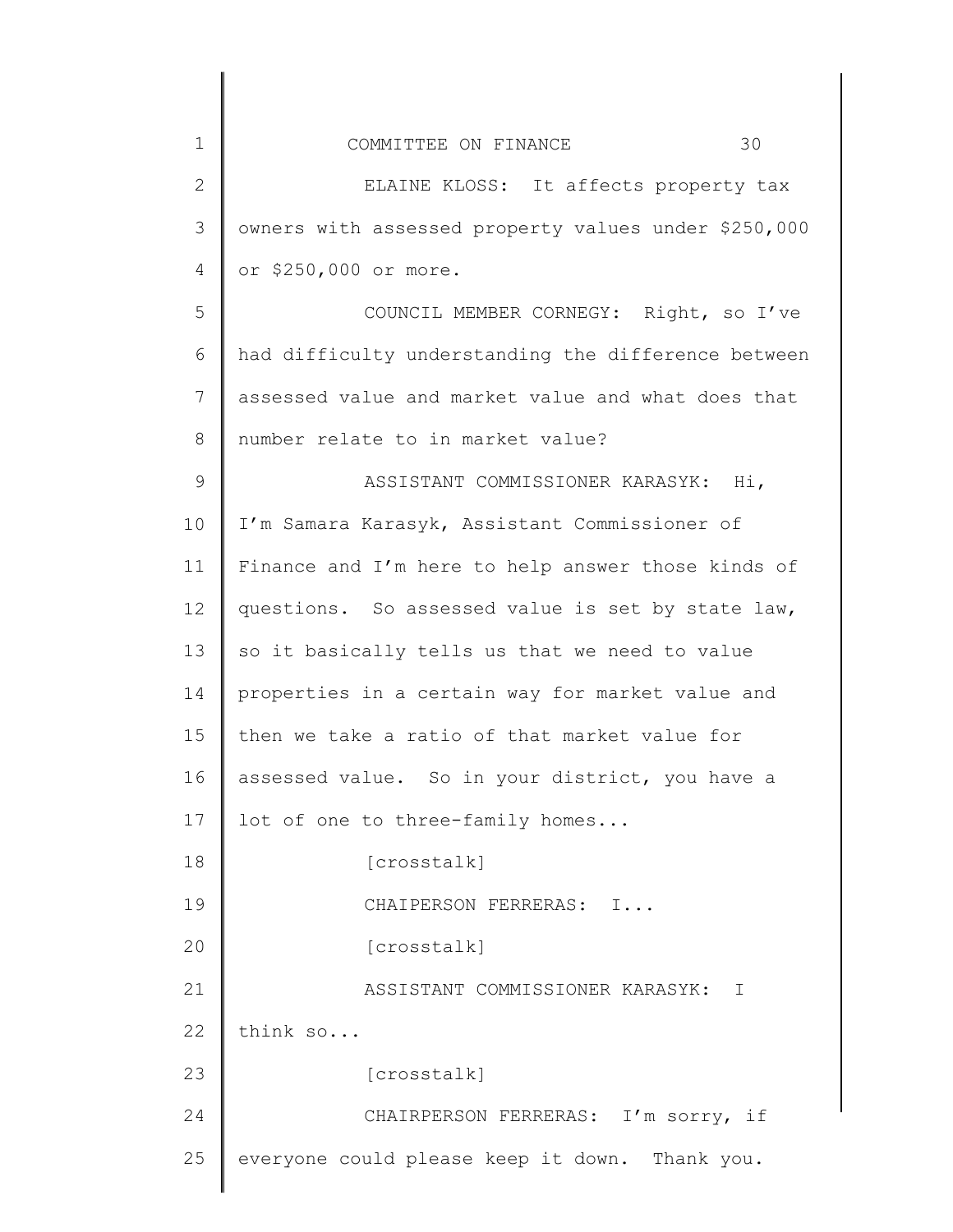| $\mathbf 1$    | 31<br>COMMITTEE ON FINANCE                         |
|----------------|----------------------------------------------------|
| $\mathbf{2}$   | ASSISTANT COMMISSIONER KARASYK: You                |
| 3              | have some larger buildings too, but for those one  |
| $\overline{4}$ | to three-family homes, there's a ratio that we     |
| 5              | apply to the market value, which is six percent.   |
| 6              | So for somebody to have more than \$250,000 of     |
| 7              | assessed value, that is a very expensive home,     |
| 8              | about I think it's somewhere about in the 90's     |
| $\mathcal{G}$  | percent of properties have less than \$250,000 on  |
| 10             | their assessed value.                              |
| 11             | COUNCIL MEMBER CORNEGY: Right, so I'm              |
| 12             | still a little concerned because even that         |
| 13             | percentage for a district like mine, which we have |
| 14             | new homes not new homes, which we have some        |
| 15             | homes selling now for \$2.1 million                |
| 16             | ASSISTANT COMMISSIONER SARASYK: But a              |
| 17             | \$2.1 million market value home, the assessed      |
| 18             | value's going to be six percent of the \$2.1       |
| 19             | million, so that doesn't touch them.               |
| 20             | COUNCIL MEMBER CORNEGY: And so you're              |
| 21             | saying 96 percent                                  |
| 22             | [crosstalk]                                        |
| 23             | ASSISTANT COMMISSIONER SARASYK:<br>$\top$          |
| 24             | can                                                |
| 25             | [crosstalk]                                        |
|                |                                                    |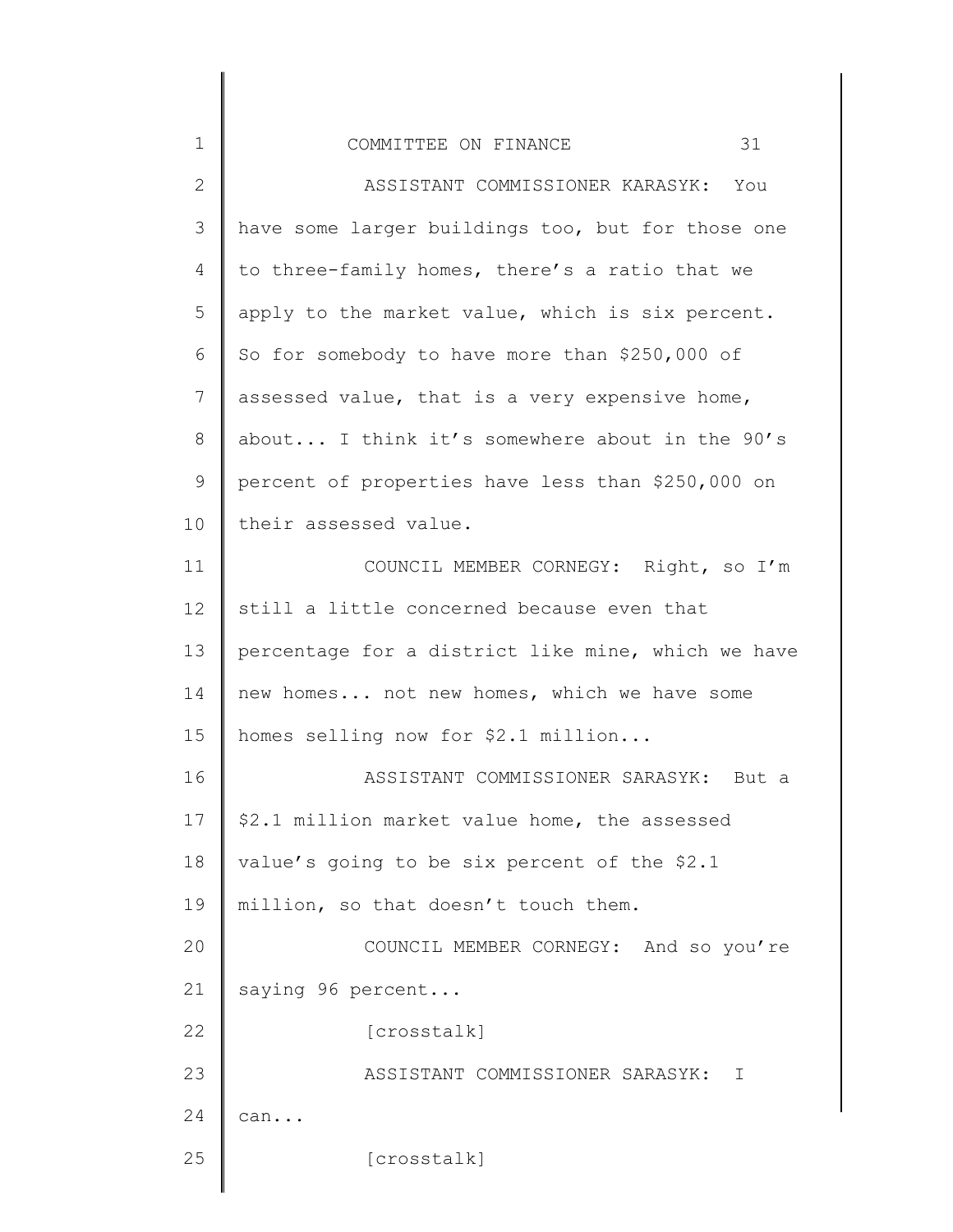| $\mathbf 1$   | 32<br>COMMITTEE ON FINANCE                          |
|---------------|-----------------------------------------------------|
| $\mathbf{2}$  | COUNCIL MEMBER CORNEGY: Of people                   |
| 3             | [crosstalk]                                         |
| 4             | ASSISTANT COMMISSIONER SARASYK:                     |
| 5             | Follow up with you                                  |
| 6             | [crosstalk]                                         |
| 7             | COUNCIL MEMBER CORNEGY: Won't be                    |
| 8             | affected?                                           |
| $\mathcal{G}$ | [crosstalk]                                         |
| 10            | ASSISTANT COMMISSIONER SARASYK: On the              |
| 11            | exact number, but it's somewhere 90 something       |
| 12            | percent of the homes are going to be less than      |
| 13            | \$250,000.                                          |
| 14            | COUNCIL MEMBER CORNEGY: Yes and                     |
| 15            | therefore get the nine percent tax rate.            |
| 16            | ASSISTANT COMMISSIONER SARASYK:                     |
| 17            | Exactly. [background voice]                         |
| 18            | COUNCIL MEMBER CORNEGY: Yes, thank                  |
| 19            | you. We                                             |
| 20            | [crosstalk]                                         |
| 21            | ASSISTANT COMMISSIONER SARASYK: I have              |
| 22            | some great property tax guides that are online, but |
| 23            | I can ship your office a bunch of them if you want  |
| 24            | 'cause they will they're really helpful for the     |
| 25            | constituents to explain this kind of stuff to.      |
|               |                                                     |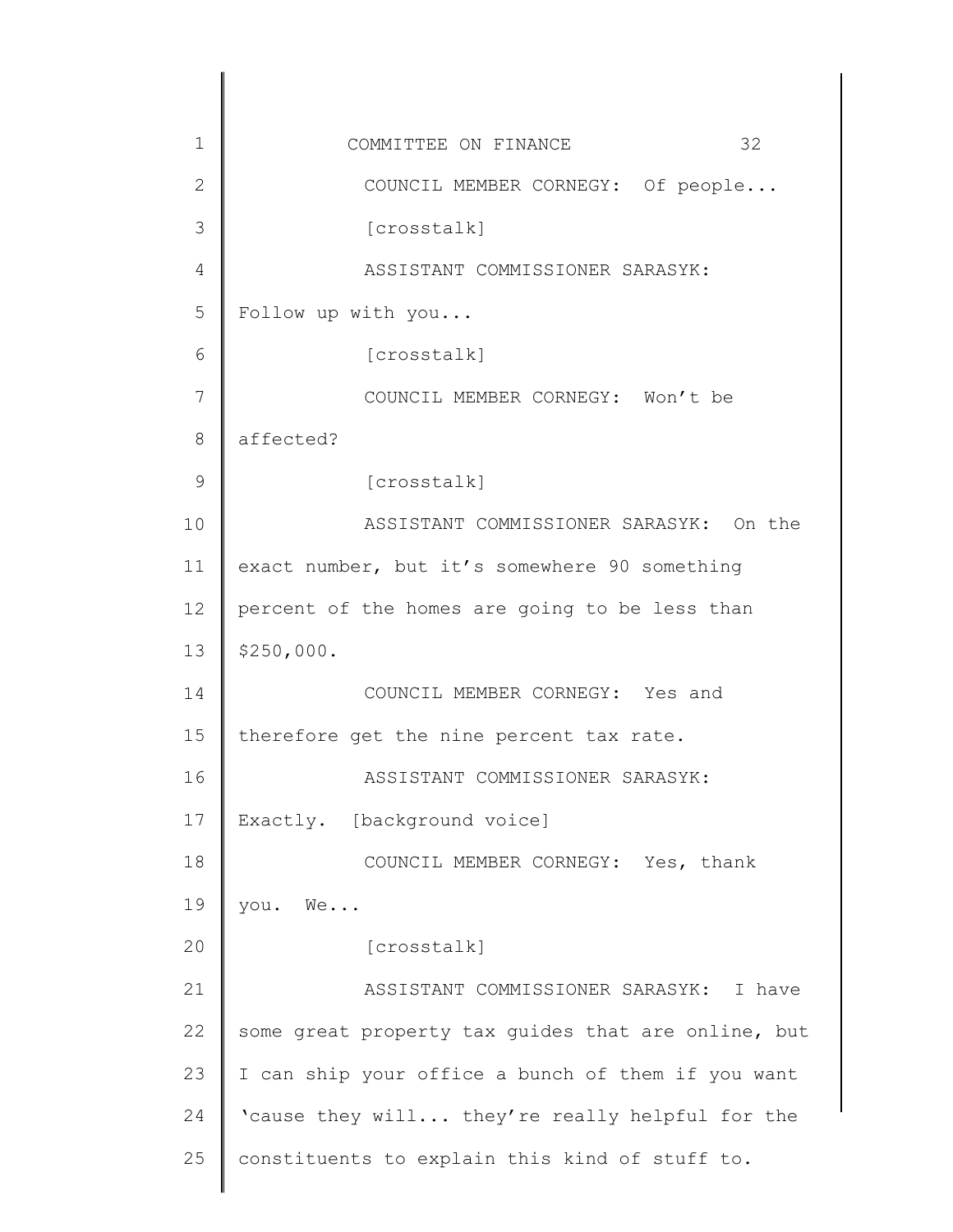| $\mathbf 1$   | 33<br>COMMITTEE ON FINANCE                          |
|---------------|-----------------------------------------------------|
| $\mathbf{2}$  | COUNCIL MEMBER CORNEGY: I would really              |
| 3             | appreciate that.                                    |
| 4             | ASSISTANT COMMISSIONER SARASYK: Okay.               |
| 5             | CHAIRPERSON FERRERAS: Council Member                |
| 6             | Rosenthal followed by Council Member Greenfield.    |
| 7             | COUNCIL MEMBER ROSENTHAL: I threw you               |
| 8             | off. I apologize. First, I'd like to apologize to   |
| $\mathcal{G}$ | Council Member Cornegy for throwing him off there.  |
| 10            | Thank you so much for your testimony today. I have  |
| 11            | some concerns about the one percent discount rate   |
| 12            | for early payers. I see in your testimony you       |
| 13            | mentioned that it went down from 1.5 percent to one |
| 14            | percent in 2012. Did you consider bringing it down  |
| 15            | another half percent this time around?              |
| 16            | ELAINE KLOSS: We did consider it, yes               |
| 17            | and the Banking Commission voted to keep it where   |
| 18            | it is, where it has been.                           |
| 19            | COUNCIL MEMBER ROSENTHAL: Can you give              |
| 20            | me some of your reasoning behind this because I     |
| 21            | look at it and I see it as a sort of a soft like    |
| 22            | tax rebate for very wealthy people. People who      |
| 23            | have enough money to pay their taxes early, right,  |
| 24            | who have money in the bank, are now getting a one   |
| 25            | percent discount on their property taxes and I      |
|               |                                                     |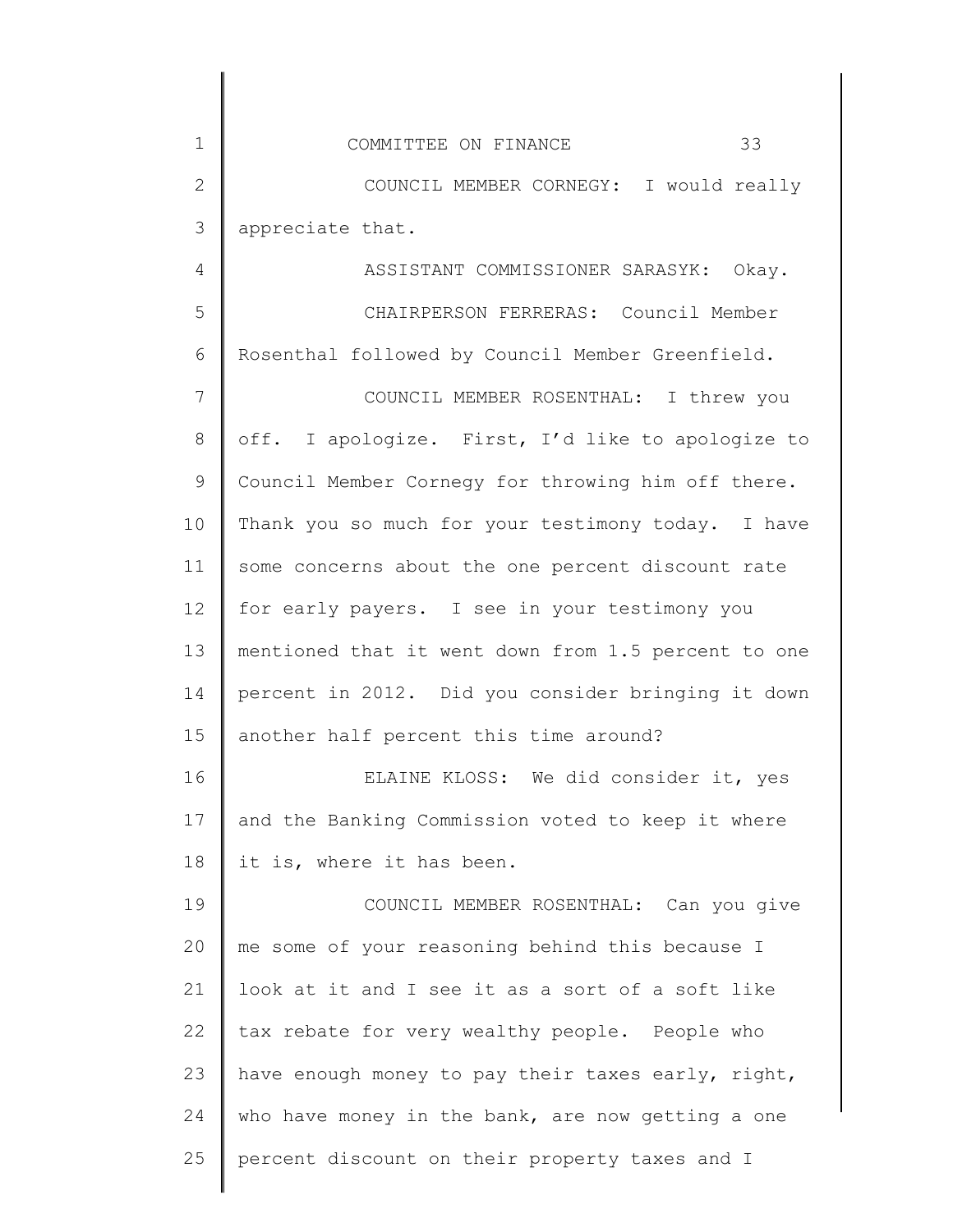| $\mathbf 1$  | 34<br>COMMITTEE ON FINANCE                          |
|--------------|-----------------------------------------------------|
| $\mathbf{2}$ | don't know why we're doing that now and so I just   |
| 3            | wanted to understand better your thinking about why |
| 4            | you wouldn't bring it down another half percent and |
| 5            | maybe save the city another \$10 million.           |
| 6            | ELAINE KLOSS: We had considered and                 |
| 7            | ironically in past years, the arguments we had      |
| 8            | considered it in other in past years, the           |
| $\mathsf 9$  | argument had swayed the other way. People were      |
| 10           | trying to encourage us to increase it, so           |
| 11           | COUNCIL MEMBER ROSENTHAL: I understand              |
| 12           | that                                                |
| 13           | ELAINE KLOSS: [interposing] Yes.                    |
| 14           | COUNCIL MEMBER ROSENTHAL: But I'm                   |
| 15           | wondering about this year.                          |
| 16           | ELAINE KLOSS: It was discussed. The                 |
| 17           | members had concluded that we would keep the rate   |
| 18           | the same. Interest rates have stayed about the      |
| 19           | same for the past few years.                        |
| 20           | COUNCIL MEMBER ROSENTHAL: You know,                 |
| 21           | I'm not trying to be rude, but I'm not I it         |
| 22           | would help me to get some details of their          |
| 23           | reasoning why. I understand what the conclusion is  |
| 24           | and I'm not trying to be tough on you. I just am    |
| 25           | trying to understand why they decided. Was it       |
|              |                                                     |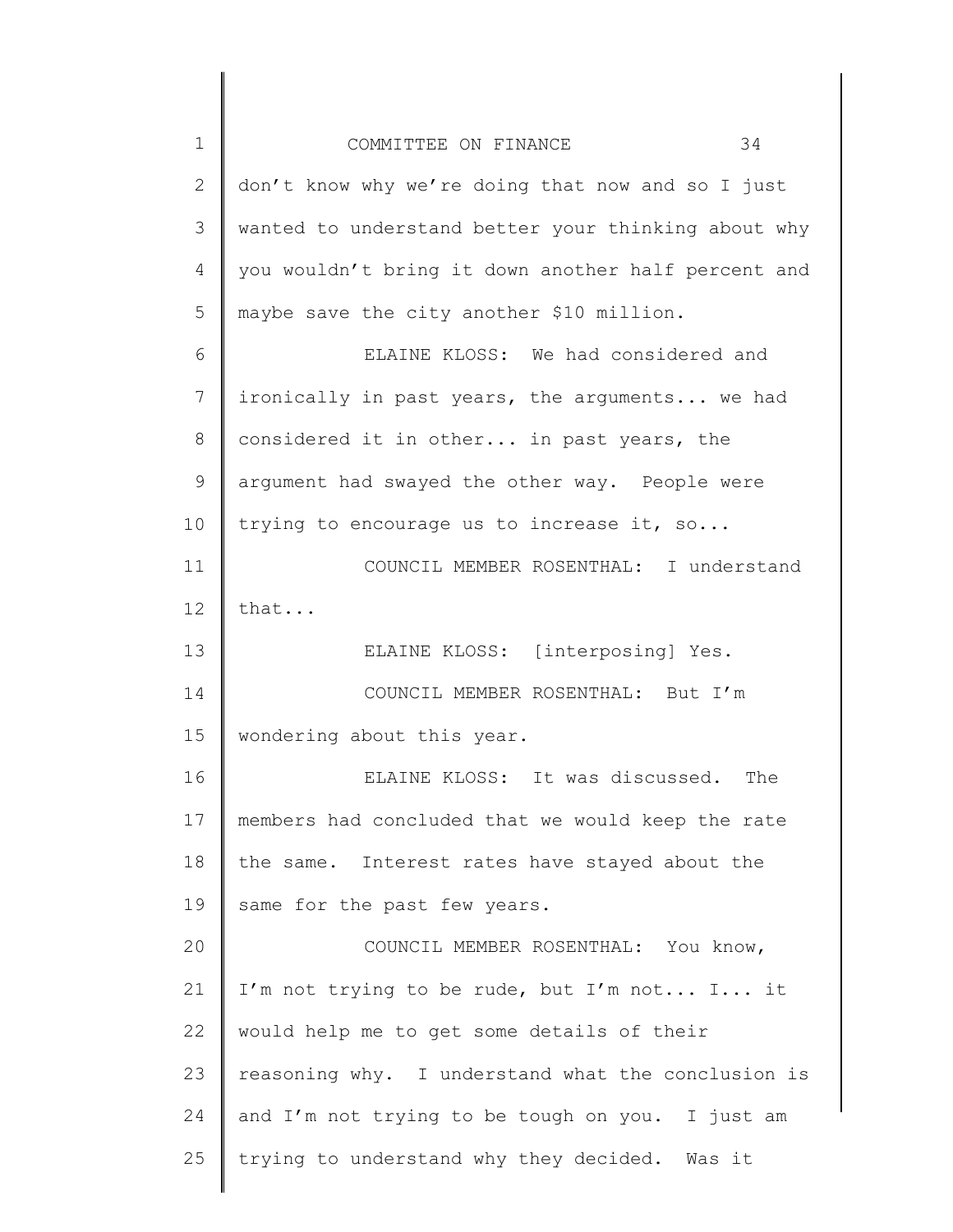| $1\,$        | 35<br>COMMITTEE ON FINANCE                          |
|--------------|-----------------------------------------------------|
| $\mathbf{2}$ | because the economy axed? Was it because people     |
| 3            | have in their bank accounts why? I don't I          |
| 4            | understand economics a little bit, so you can give  |
| 5            | me please explain to me why they decided not to     |
| 6            | decrease it because what I'm seeing is a tax        |
| 7            | giveaway for the wealthy and I'm just trying to     |
| 8            | understand the reasoning of the Banking Commission. |
| $\mathsf 9$  | I understand perhaps it was too late to consider it |
| 10           | this year and perhaps what we're going to do is     |
| 11           | work on it for next year. I get that                |
| 12           | ELAINE KLOSS: [interposing] Of course.              |
| 13           | COUNCIL MEMBER ROSENTHAL: And I'm                   |
| 14           | going to strongly encourage this Banking Commission |
| 15           | and this body to push that very hard. I see this    |
| 16           | as a loophole, a soft loophole for the rich and I'm |
| 17           | trying to understand why the Banking Commission     |
| $1\,8$       | chose to leave it at one percent.                   |
| 19           | ELAINE KLOSS: Actually I think there                |
| 20           | are more people that take this discount.<br>There   |
| 21           | were almost 169,000 with properties assessed below  |
| 22           | \$250,000 that took the discount versus the 6,000   |
| 23           | with the higher assessed values that took it.       |
| 24           | There are more people in the lower bracket for the  |
| 25           |                                                     |
|              |                                                     |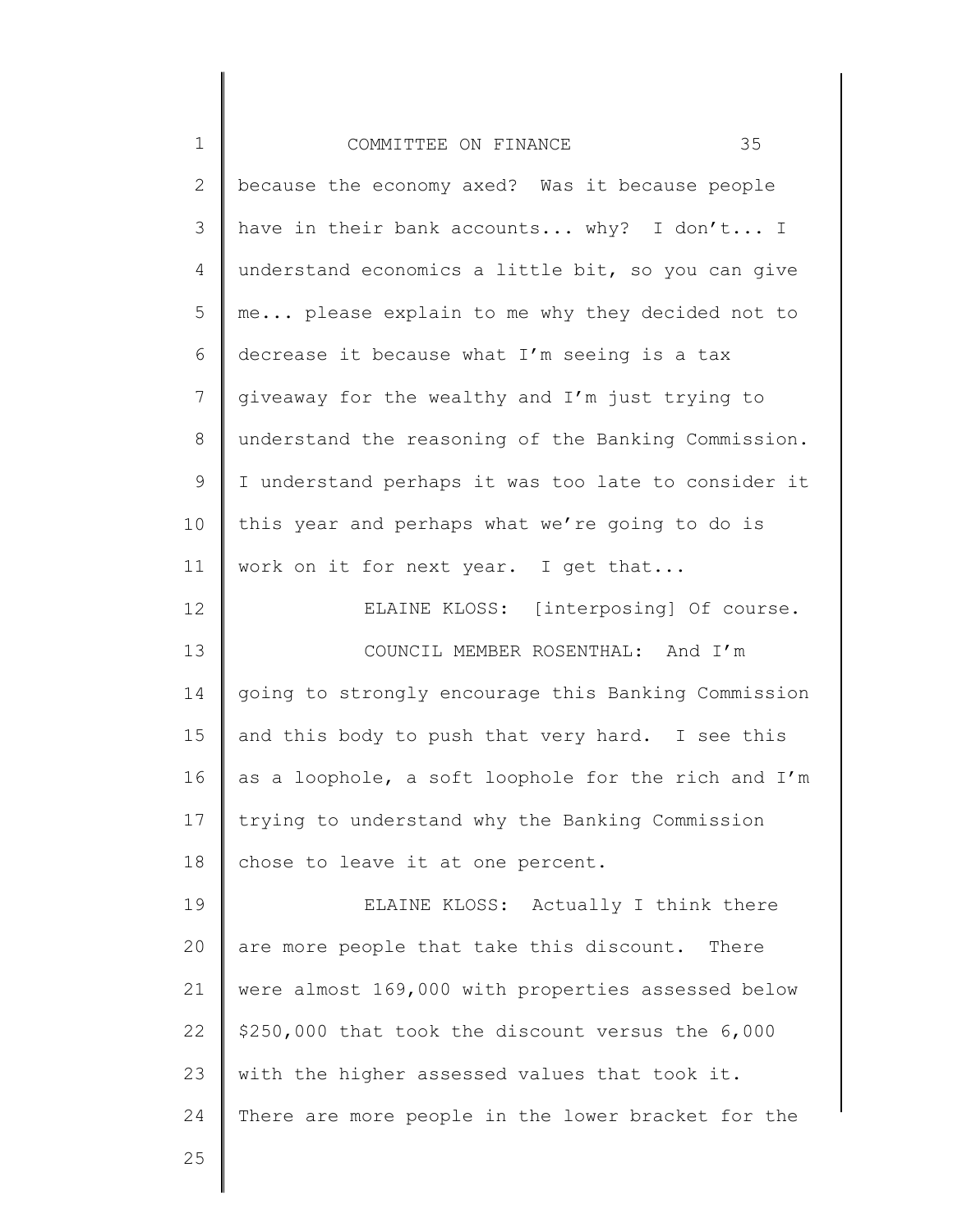1 2 3 4 5 6 7 8 9 10 11 12 13 14 15 16 17 18 19 20 21 22 23 24 25 COMMITTEE ON FINANCE 36 assessed values that took advantage of the discount. COUNCIL MEMBER ROSENTHAL: Oh, wow, that's new information. ELAINE KLOSS: So if... if you... [crosstalk] COUNCIL MEMBER ROSENTHAL: I'm sorry. ELAINE KLOSS: Think about... [crosstalk] COUNCIL MEMBER ROSENTHAL: I did not... [crosstalk] ELAINE KLOSS: If you think about... [crosstalk] COUNCIL MEMBER ROSENTHAL: Understand that to be the case. [crosstalk] ELAINE KLOSS: This way... if you think about 175,000 people took advantage of it, 169,000 were people with properties assessed below \$250,000 and 6,000 were above the \$250,000 threshold, so there are actually a lot more. COUNCIL MEMBER ROSENTHAL: Right. Oh, absolutely. I... my bad because that... those were not the numbers I had gotten, so I apologize. If I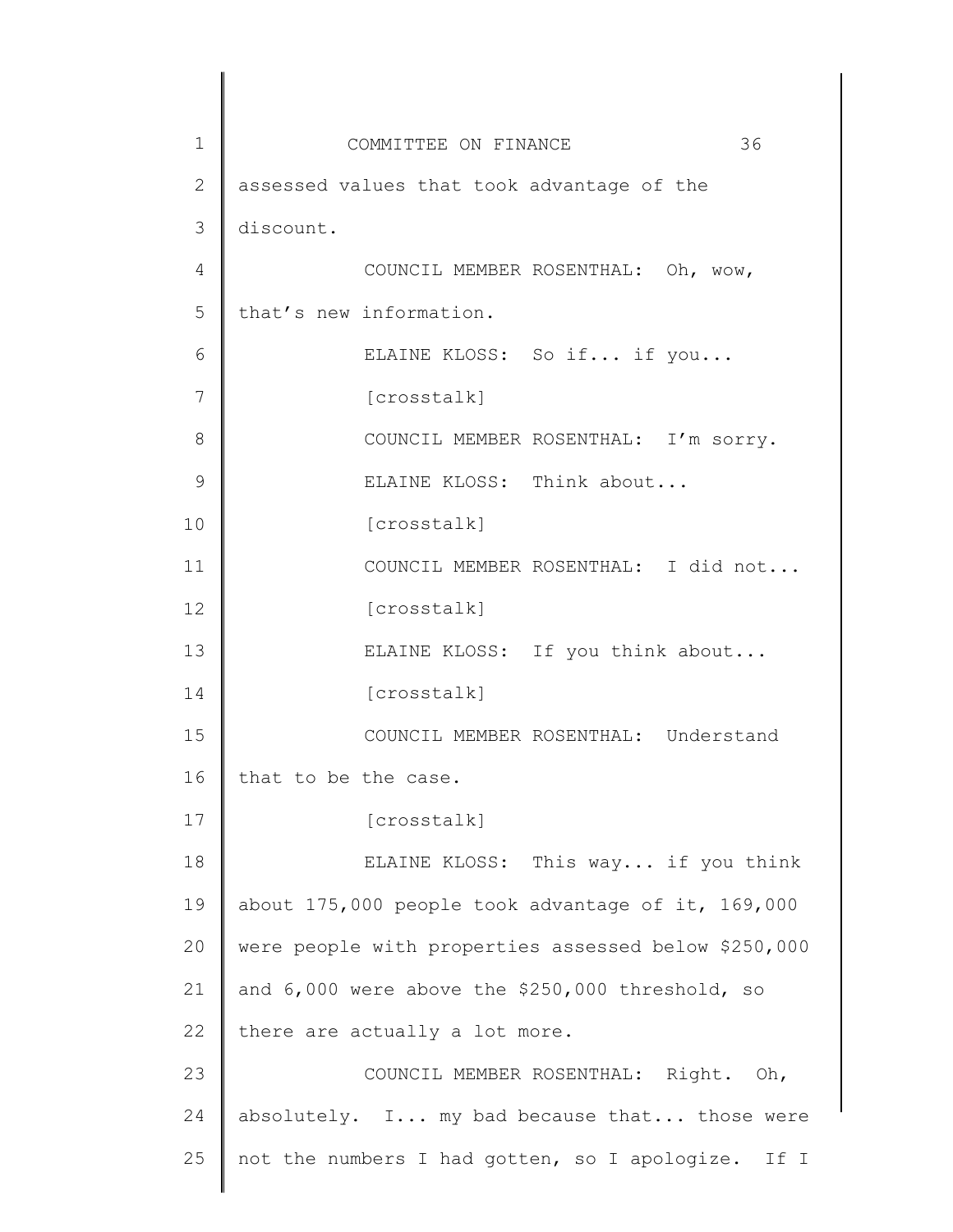| $\mathbf 1$  | 37<br>COMMITTEE ON FINANCE                          |
|--------------|-----------------------------------------------------|
| $\mathbf{2}$ | could get those exact details and if you have       |
| 3            | breakouts from the assessed value to market value   |
| 4            | on those homes and the exact numbers at each level, |
| 5            | I would really appreciate that. Thank you very      |
| 6            | much.                                               |
| 7            | ELAINE KLOSS: You're welcome.                       |
| 8            | CHAIRPERSON FERRERAS: Thank you,                    |
| 9            | Council Member Rosenthal. Again, members, I just    |
| 10           | want to remind you it is 11:25. Maybe we could      |
| 11           | vote the budget out p.m. Maybe we could vote        |
| 12           | out the budget before a.m. That'd be awesome.       |
| 13           | Council Member Greenfield.                          |
| 14           | COUNCIL MEMBER GREENFIELD: In the                   |
| 15           | interest of time, I'm going to waive my questions.  |
| 16           | Thank you, Madam Chair.                             |
| 17           | CHAIRPERSON FERRERAS: Yes.                          |
| 18           | [background voices] We will now take questions if   |
| 19           | members have. Thank you very much. Since we have    |
| 20           | lots of items, I will run down the items            |
| 21           | individually and take questions on items as they    |
| 22           | are listed. Do we have any questions on             |
| 23           | Educational Capital Plan or the MOU? Does anyone    |
| 24           | have any questions on the Educational Five-Year     |
| 25           | Capital Plan or the MOU? Thank you, President       |
|              |                                                     |

 $\begin{array}{c} \hline \end{array}$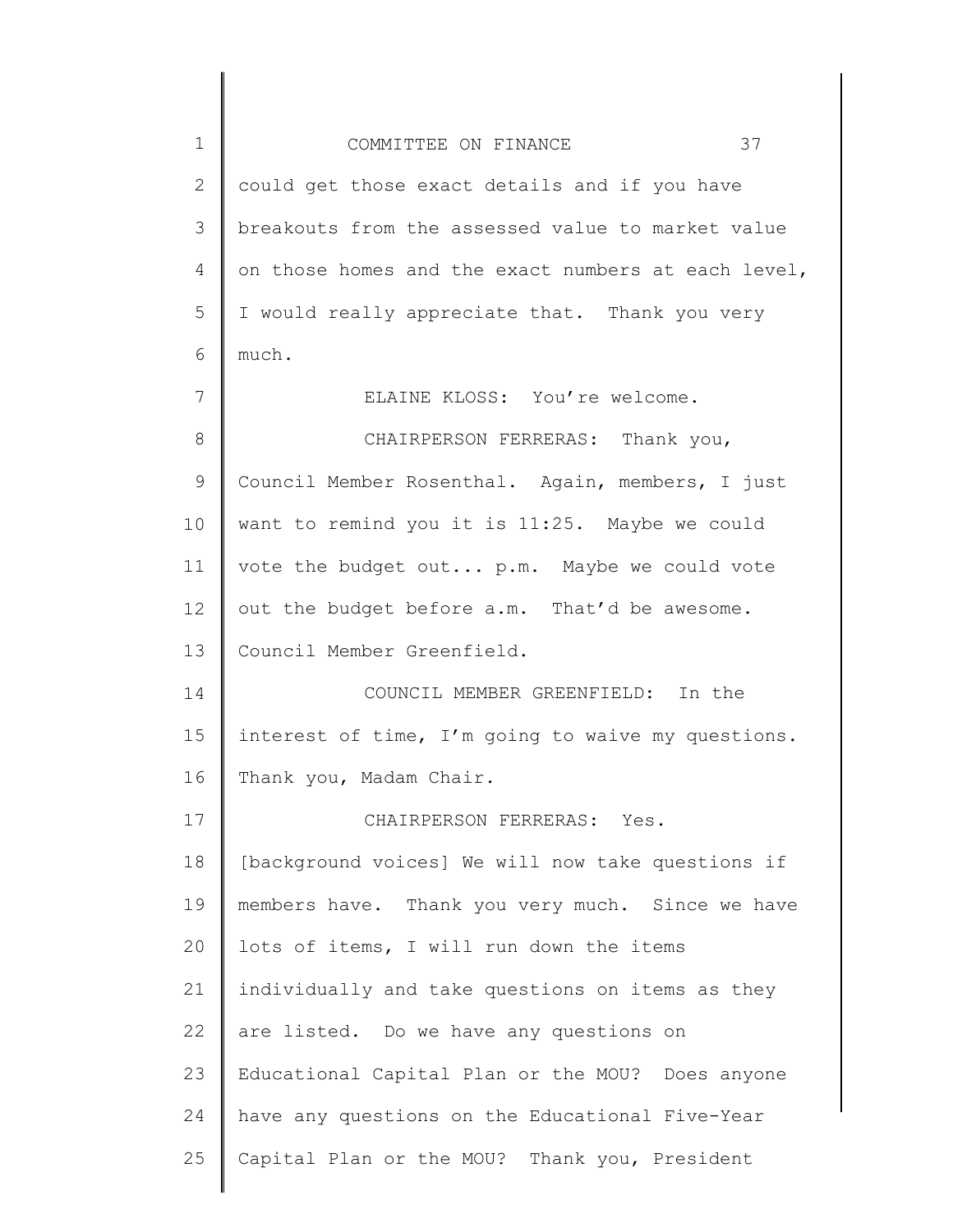| $\mathbf 1$  | 38<br>COMMITTEE ON FINANCE                          |
|--------------|-----------------------------------------------------|
| $\mathbf{2}$ | Grillo, for being here. I know you're very excited  |
| 3            | about that. Expense or Revenue Budget               |
| 4            | Modifications; Expense and Capital Resolutions; the |
| 5            | Build It Back Fee Waiver Bill; the Community        |
| 6            | Development Block Grant Program; the Land Use       |
| 7            | items; the Property Tax Resolution; the             |
| 8            | Transparency Resolution? If no one has any          |
| $\mathsf 9$  | additional questions, I will have Billy Martin and  |
| 10           | the Committee Clerk [background voice]              |
| 11           | [Pause]                                             |
| 12           | CHAIRPERSON FERRERAS: Alright, I will               |
| 13           | ask Billy Martin to read the roll.                  |
| 14           | COMMITTEE CLERK: William Martin,                    |
| 15           | Committee Clerk, roll call vote, Committee on       |
| 16           | Finance. Council Member Ferreras.                   |
| 17           | CHAIRPERSON FERRERAS: I vote aye for                |
| 18           | the last time on FY 14 and I urge my colleagues to  |
| 19           | do the same.                                        |
| 20           | COMMITTEE CLERK: Rodriguez.                         |
| 21           | COUNCIL MEMBER RODRIGUEZ: Aye.                      |
| 22           | COMMITTEE CLERK: Van Bramer.                        |
| 23           | COUNCIL MEMBER VAN BRAMER: Aye on all.              |
| 24           | COMMITTEE CLERK: Gibson.                            |
| 25           | COUNCIL MEMBER GIBSON: Aye on all.                  |
|              |                                                     |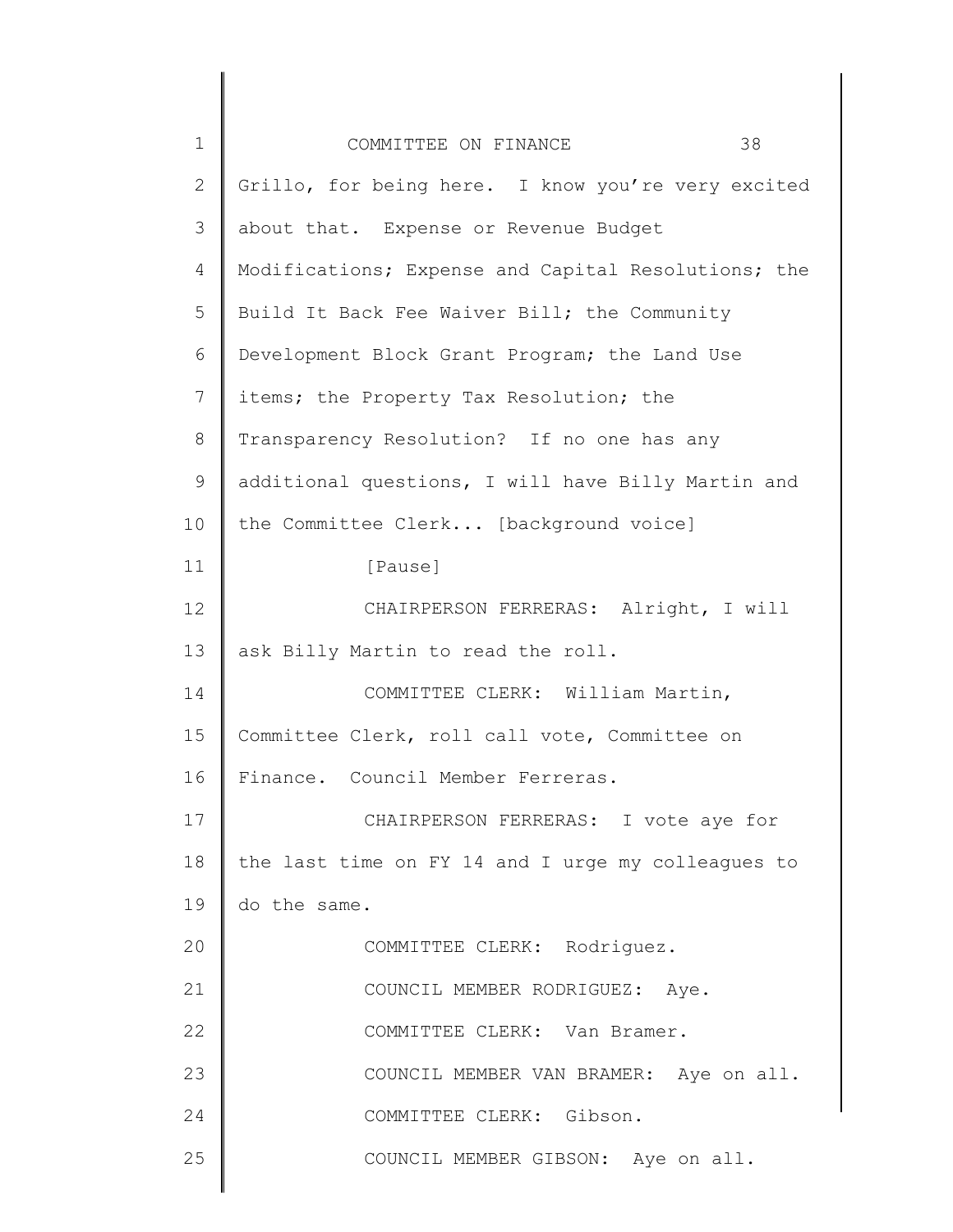| $\mathbf 1$   | 39<br>COMMITTEE ON FINANCE                          |
|---------------|-----------------------------------------------------|
| $\mathbf{2}$  | COMMITTEE CLERK: Cornegy.                           |
| 3             | COUNCIL MEMBER CORNEGY: I'd like to                 |
| 4             | explain my vote. No, I'm just kidding. [laughter]   |
| 5             | Aye on all, aye on all.                             |
| 6             | COMMITTEE CLERK: Cumbo.                             |
| 7             | COUNCIL MEMBER CUMBO: Aye on all.                   |
| 8             | COMMITTEE CLERK: Johnson.                           |
| $\mathcal{G}$ | COUNCIL MEMBER JOHNSON: Aye with                    |
| 10            | thanks to the Chairwoman and the staff.             |
| 11            | COMMITTEE CLERK: Levine.                            |
| 12            | COUNCIL MEMBER LEVINE: Aye.                         |
| 13            | COMMITTEE CLERK: Miller.                            |
| 14            | COUNCIL MEMBER MILLER: Aye on all.                  |
| 15            | COMMITTEE CLERK: Rosenthal.                         |
| 16            | COUNCIL MEMBER ROSENTHAL: Aye on all.               |
| 17            | COMMITTEE CLERK: Ignizio.                           |
| 18            | COUNCIL MEMBER IGNIZIO: No on Reso                  |
| 19            | 298, 299, M-79. I'd just like to disclose that my   |
| 20            | daughter attends PS 36, of which receives funding   |
| 21            | in this budget. Thank you.                          |
| 22            | COMMITTEE CLERK: By a vote of 11 in                 |
| 23            | the affirmative, zero in the negative and no        |
| 24            | abstentions, all items have been adopted with the   |
| 25            | exception of the Tax Resos, which have adopted by a |
|               |                                                     |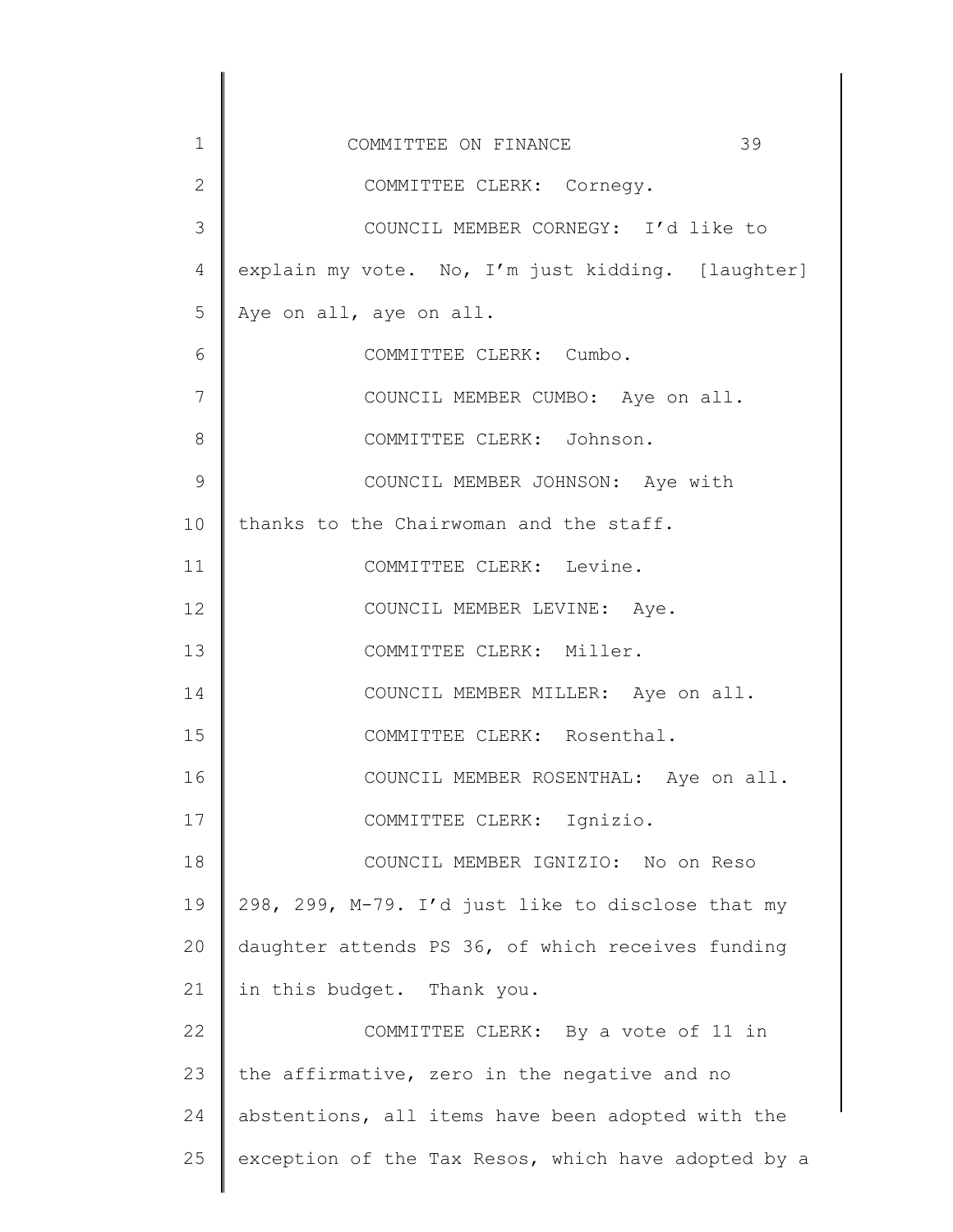| $1\,$          | 40<br>COMMITTEE ON FINANCE                         |
|----------------|----------------------------------------------------|
| $\mathbf 2$    | vote of 10 in the affirmative, one in the negative |
| 3              | and no abstentions. Thank you.                     |
| $\overline{4}$ | [Pause]                                            |
| 5              | COMMITTEE CLERK: Thank you, council                |
| $\epsilon$     | members, for signing the Committee Reports.        |
| 7              | CHAIRPERSON FERRERAS: Thank you very               |
| $\,8\,$        | much again to my colleagues. Now let's go through  |
| $\mathsf 9$    | this again across the hall. I will call this part  |
| 10             | of this hearing to adjourn.                        |
| 11             | [gavel]                                            |
| 12             |                                                    |
| 13             |                                                    |
| 14             |                                                    |
| 15             |                                                    |
| 16             |                                                    |
| $17$           |                                                    |
| $1\,8$         |                                                    |
| 19             |                                                    |
| 20             |                                                    |
| 21             |                                                    |
| 22             |                                                    |
| 23             |                                                    |
| 24             |                                                    |
| 25             |                                                    |